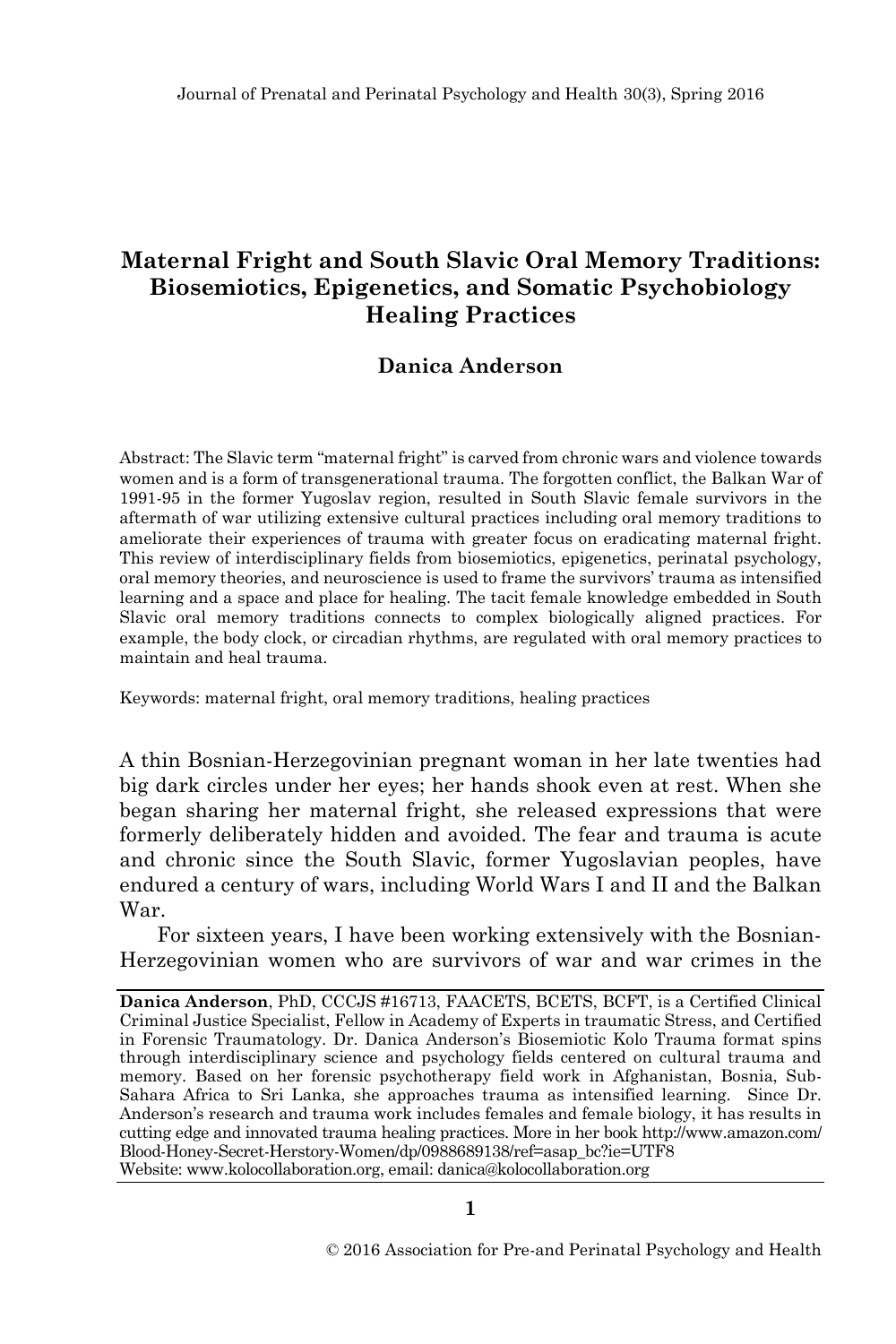aftermath of the Balkan War (1991-1993). I will discuss my perspective on how maternal fright is the embodiment of transgenerational fear and trauma through female neurobiological processes (Anderson, 2014; Christie & Pim, 2012).

I observed that the South Slavic women war survivors were focused on healing the effects of violence. Based on the numerous interviews and sessions with the survivors, I noted how their healing from violence does not follow the sequence listed and studied in historical and scientific pages for female war survivors and victims of war crimes. Instead, their looming maternal fright and a lack of medical and psychological support by aid organizations prompted the war crime victims and war survivors to produce a sequence of responses focused on resolving the consequences of violence felt in the womb and the corresponding relationships (Anderson, 2015; Garcia-Munoz, Neuman, & Neuman, 2014).

The healing process involves fundamental biological processes that include biosemiotics, neurobiology, physiology, somatic psychology and movement therapies, and their effects in pregnancy. The reasoning held by the survivors was universally stated as the key for generating healing functionality. More specifically, the survivors added a very detailed feature of healing that holds that the female biology is the key to the interrelationships (Porges, 2001; Silva, 2014).

### **Maternal Fright: Common in Modern Wars and Violence**

The Slavic term "maternal fright" is carved into our modern era of man-made wars and violence and is a common consequence of the forgotten conflict, the Balkan War of 1991-95 in the former Yugoslav region (Anderson, 2015; Christie & Pim, 201; DeMause, 2006). Maternal fright can be traced to prehistoric times. Traumatic events and natural disasters or crises that occurred in prehistoric eras resulted in survival memories, which were transmitted across generations to ensure species' survival. In modern times, survival memories are a result of a world of violence and wars (Buss & Plomin, 2014). It has been proposed that epigenetic processes have shaped human DNA from prehistoric times to the present and that maternal survival memories are heritable in this way (Jablonka & Raz, 2009).

In theory, maternal fright causes transgenerational anxiety disorders and a host of mental and physical illnesses, which especially impact the perinatal and early life development of the child. It is also important to note the cost of femicide when maternal nurturing and transgenerational memories are eradicated due to violence (Singer et al., 2003). For South Slavic women in particular, the century of wars and war crimes (WWI, WWII, and Balkan War) has led to maternal fright becoming a part of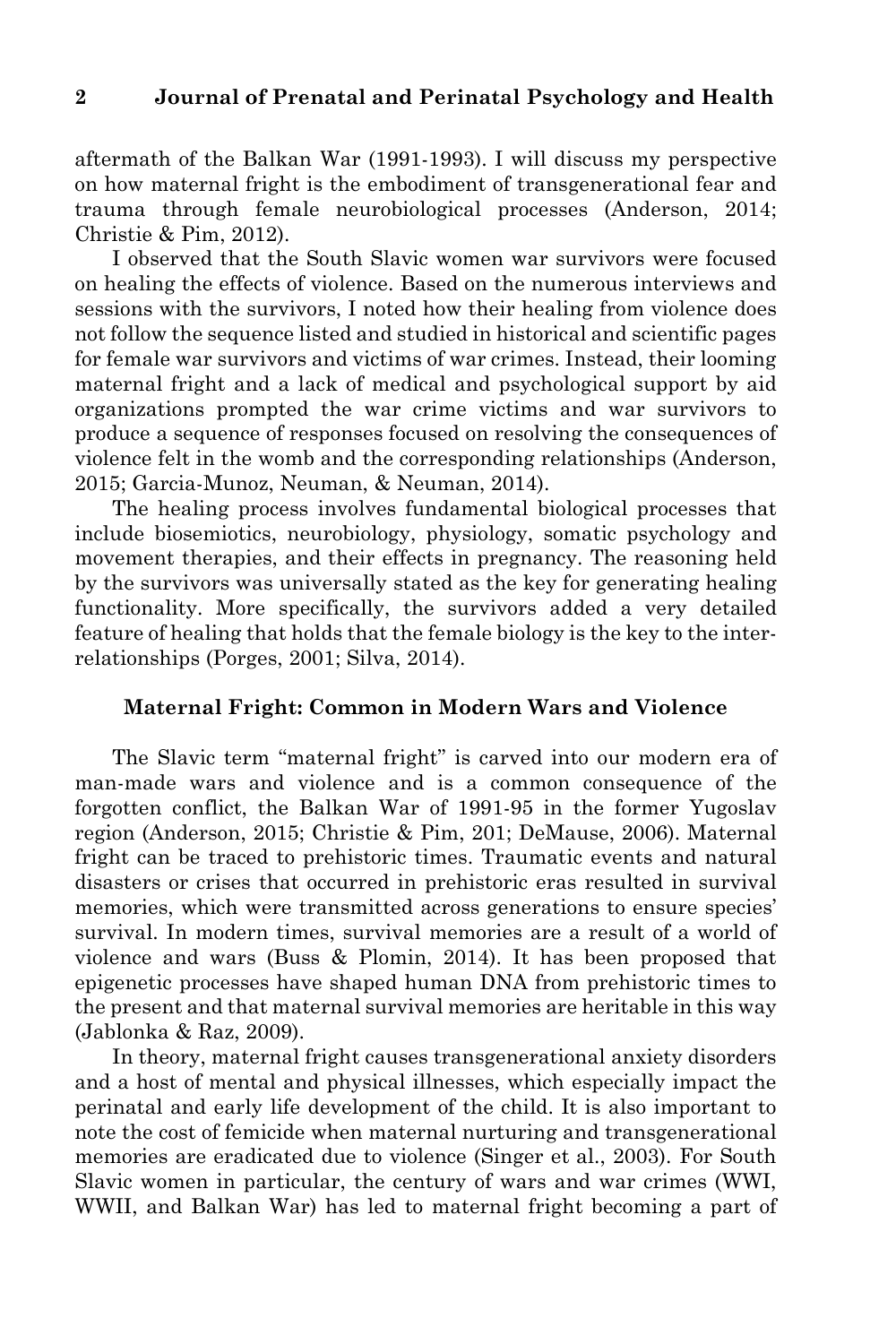their oral memory traditions and practices, possibly to ameliorate the devastating impacts of trauma.

### **Maternal fright affects gene expression**

Considering that mothers pass both epigenetic influences as well as oral traditions to their children, it is not surprising that, in the world of violence, maternal fright, which theoretically affects gene expression and is set in memory, would be passed down through generations (Kaitz, Levy, Ebstein, Faraone, & Mankuta, 2009). Expressions of violence against women, a conveyor of maternal fright, is seen in wars, domestic violence, sexual assault, and homicide (Wood, 2006). All have catastrophic consequences, but one United States statistic that stands out is that the leading cause of death for pregnant mothers is trauma that involves strangulation, which is most often committed by women's partners (Falb et al., 2014; Fildes, Reed, Jones, Martin & Barrett, 1992). According to the 2011 statistics, the seventh leading cause of death for women is femicide, or the murder of women (Van Wormer & Roberts, 2009: Wilson et al., 2011). For African American women and Native American women, femicide is the second leading cause of death (Wilson et al., 2011). Considering that the escalating civilian fatalities in wars since WWII are mostly women and children, the battlefield appears to be located in wombs and homes (Mertus & Benjamin 2000). These statistics suggest that maternal fright is a common occurrence across diverse ethnic groups (Amoakohene, 2004).

#### **Oral Traditions: Related to Female Biology**

Female Balkan War survivors stated that the reason they are so attuned to female biology and cultural practices was the proliferation of fear and trauma that has taken over their oral memory traditions and their capacity to manifest culture. From women's point of view and based on life experiences for the past three generations, female biological processes such as menstruation, pregnancy, and giving birth were targets in wars and violence in the form of forced pregnancies and rapes. The war survivors frequently remarked on life's activities, explaining how living systems need to behave as nature and biology do in order for healing to take place in a deeper sense (Anderson, 2015; Hoffmeyer, 2008).

More importantly, these women had a tacit knowledge (internalizing knowledge of the parts so that we can "get" the whole) that the roots of culture are biological in nature and are neurologically aligned with movements found in life experiences of one's ancestors and the mother's life (Wheeler, 2006a; 2006b). In this regard, a mother's manifestation and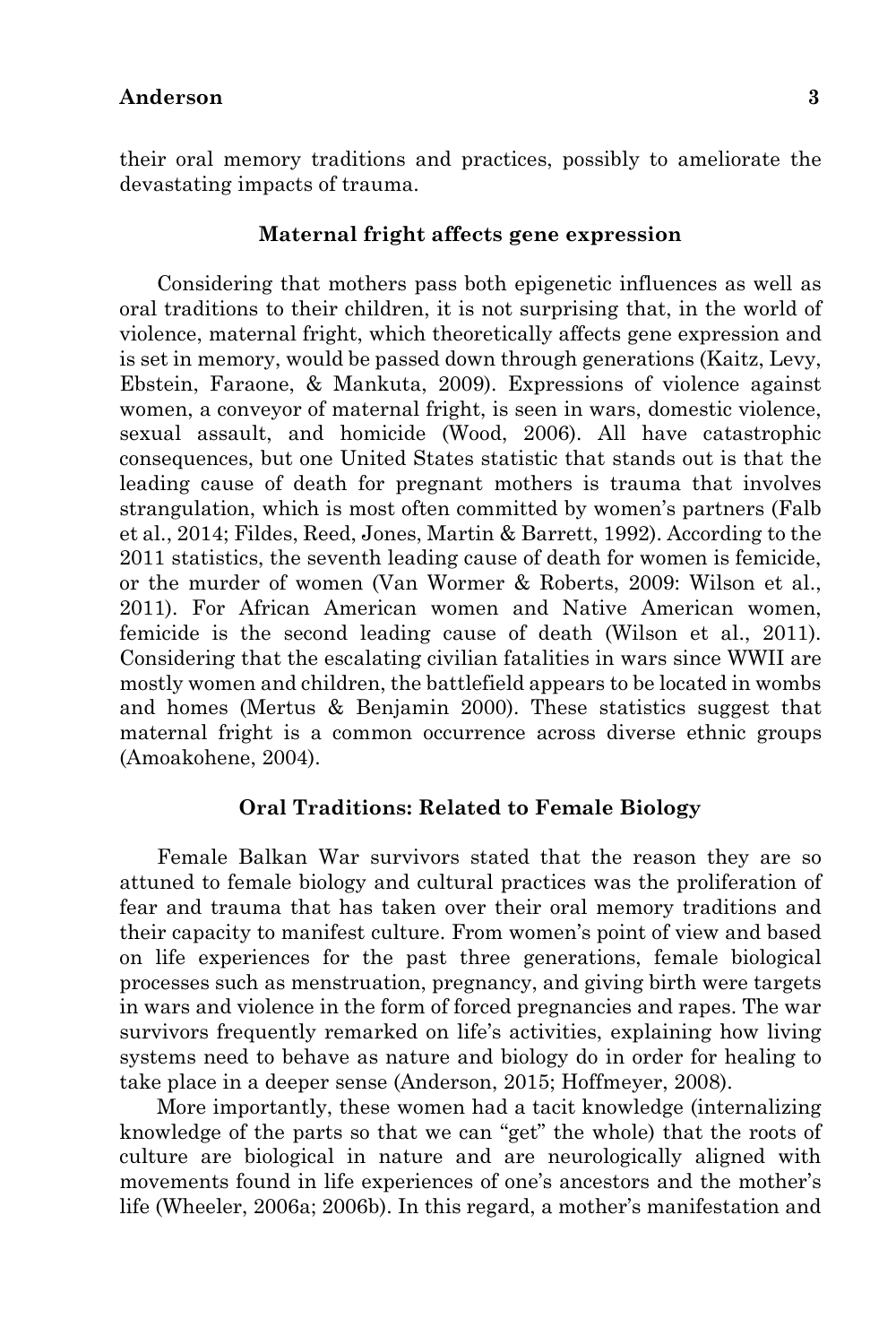transmission of culture, such as in regard to perinatal states and child rearing, are based on the physical body of a woman that cannot be separated from her life experiences and thus shape DNA and gene expression (Merleau-Ponty, 1995 (1968); Rossi, 2002).

The term maternal fright needs to be defined from a female tacit knowledge approach (Hoffmeyer, 1996; Polanyi, 1966). Female tacit knowledge represents "the bodily roots of our knowledge of [wo]man's highest creative powers" (Polanyi, 1966, p. 15), based on the biological fact that we are all born of a woman. It is important to note the difference between female tacit knowledge and that of maternal fright, which is an outcome of escalating manmade conflicts, wars, and violence where the female body and womb are targets of bodily assaults such as harm, sexual assaults/rapes, and femicide. A woman's stories and experience as a victim of violence have historically been the only expression allowed and studied. According to medical and scientific disciplines, female tacit knowledge is disavowed as nonsensical and even superstitious. This is due to reductionist methodologies that do not take in the whole and reduce down to parts; thus, according to authorities in the medical and science fields, female tacit knowledge is not grounded in fact and reality (Hoffmeyer, 2008; Wheeler, 2006a; 2006b). The divisive difference between these concepts is best acknowledged by the scientist Longino, who wrote, "Men occupy a position of entitlement to women's bodies" (Longino, Alcoff, & Potter, 2002).

Given that maternal fright erupted from the ongoing violence, violence has become transgenerational through the South Slavic femaleoriented perinatal oral memory practice (Anderson, 2014; Christie & Pim, 2012). Since oral memory traditions and practices are based on our ancestors' daily life being preserved in the stories (analogical and semiotic in nature) passed to subsequent generations, the repeating behaviors can shape gene expression over several generations (Gericke, 2006). Through this process, it is theorized that oral memory traditions shape the body's biological and neural code (Hoffmeyer, 2008).

There are three properties of oral memory traditions. The first property is that memory traditions passed on to future generations manifest culture through the development of the fetus and child rearing. The prenatal and perinatal stages represent the beginning of life with the encircling, self-organizing membranes (Kull, Emmeche, & Hoffmeyer, 2011). Researcher Sue Gerhardt has suggested that babies represent not only a genetic blueprint, but a genetic/environmental combination, in which the baby and the nurturing care it receives are an inseparable whole (Gerhardt, 2006). The second property of memory traditions is that they evolve through repeating practices focused on epigenetic inheritance systems arrayed in behaviors and movement that shape DNA (Hoffmeyer,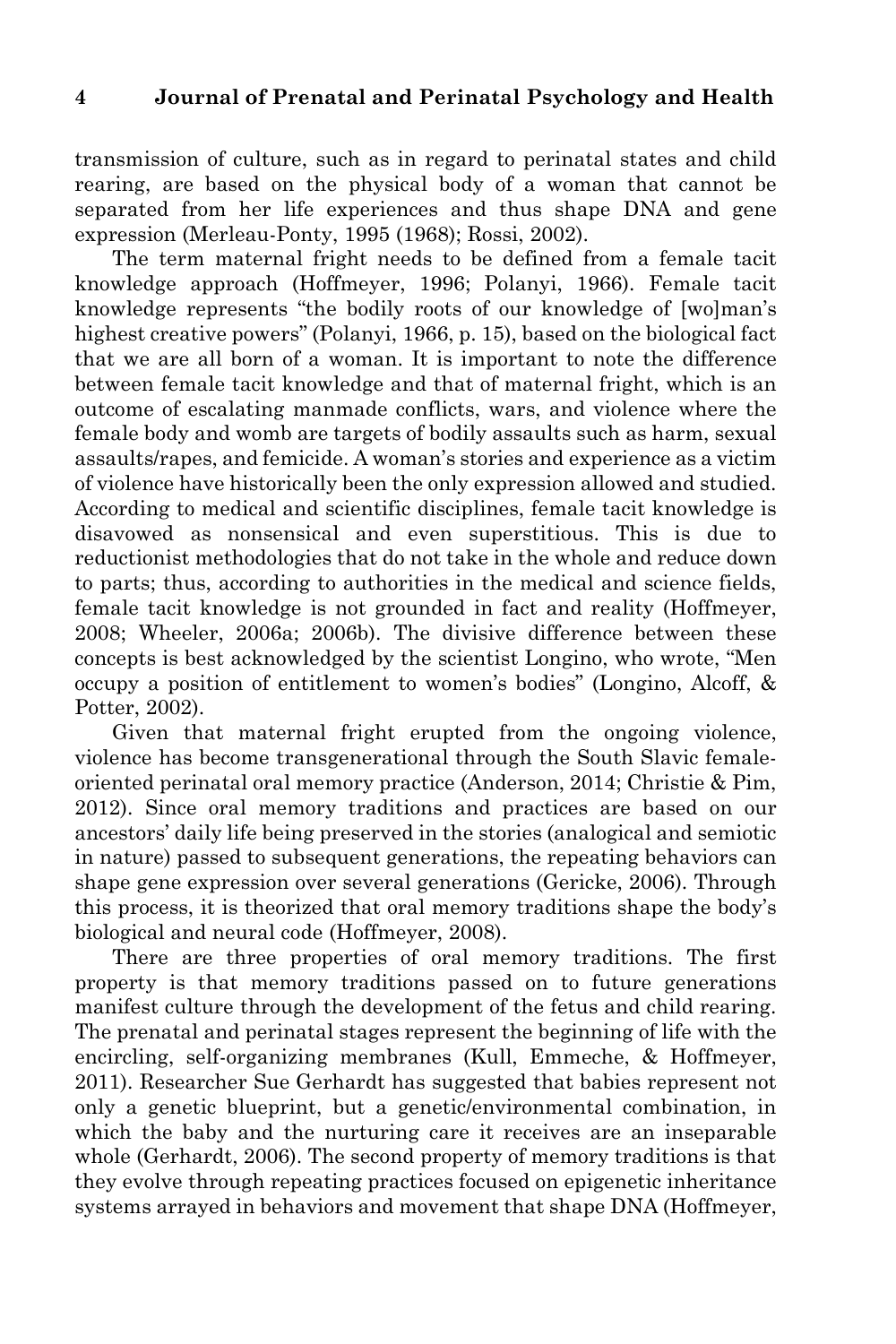2008; Hollick, Dorweiler, & Chandler, 1997). These are known as epigenetic influences, are transgenerational, and are the proposed mechanism by which external stimuli influence behavior (Gericke, 2006). The third property of memory traditions is that they proliferate what Knight (2013) called culturgens, or memes, which is the mapping of cultural units.

It can be said that oral memory traditions are centered on female collective evolution since female biological processes coupled with the memories are passed down the generations through behavioral changes. What is being described centers on Lamarck's theory of inheritance of acquired characteristics which was vehemently rejected by scientists until the 21st century. Lamarck's inheritance of acquired characteristics theoretically is about the adjustment of gene expression changing our DNA (Youngson, & Whitelaw, 2008). The cultural genomics in South Slavic oral memory traditions and practices encompass transgenerational knowledge, which evolves by layering each generation's repeating behaviors to change from surviving to thriving (Barr & Skrbiš, 2008). This transgenerational nature of prenatal and perinatal oral memory practice and its corresponding gestational vulnerability has become the target of wars and violence. Thus, the South Slavic women survivors, as a female collective, are grappling with the psychobiological and neurobiological impacts of trauma to transform the transgenerational gynocidal implications with their oral memory practices (Anderson, 2014; Anderson 2015; Christie & Pim, 2012).

The lack of healing practices resulting from trauma is noted in the field of somatic psychology in a study by Ogden and Minton (2000) which has shown that the "traditional psychotherapy addresses the cognitive and emotional elements of trauma but lacks the technique that work directly with physiological elements, despite the fact that trauma affects the body and many symptoms of traumatized individuals are somatically based" (p. 149).

According to Yi-Fu Tan, the gestating female is "if space allows movement, place is a pause and body is 'lived body' and space is humanly construed space" (Christie & Pim, 2012, p.287). The young and pregnant women possess a remarkable knowledge that Mother Nature is hard at work to take and form habits, processes involved in biosemiotics. Women's understanding and female tacit knowledge that the womb is a space in the female body and the biosemiotic focus of the South Slavic women support the concept that the body can instruct the mind (Christie & Pim, 2012 p. 285). Hoffmeyer quotes Brooke Williams, from the Semiotic Society of America who states every movement needs a symbol to grow. "A sign of a sign, the caduceus, the staff of a messenger bearing a message." (Hoffmeyer, 2008). Given that biosemiotics, life/signs-of-life/life-of-signs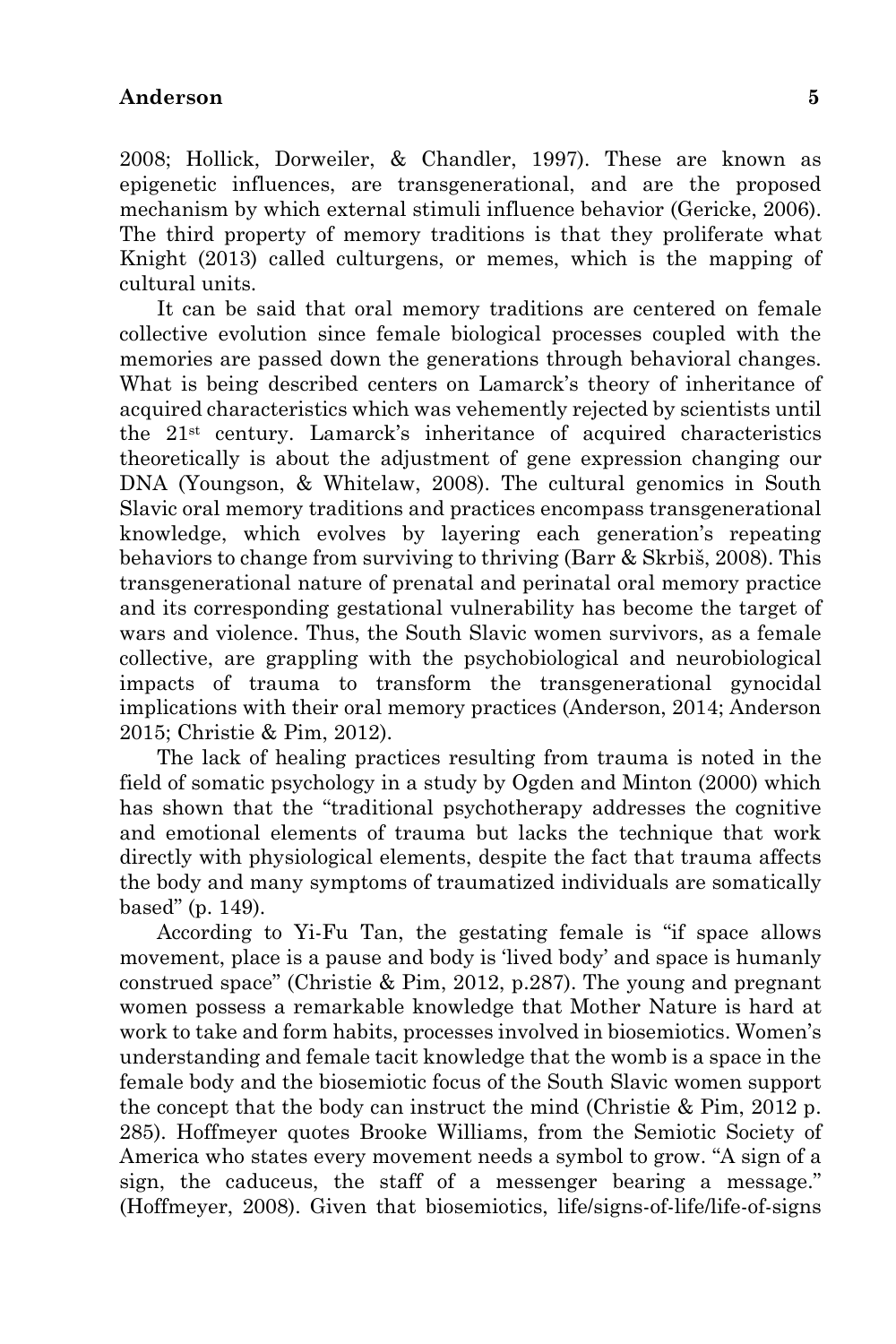have a universal perinatal relevance, Lotman, a Russian-born Estonian semiotician coined the term "semiosphere," which for the purposes of this paper, recognizes the ecosemiotic niche conditions found in the womb (Hoffmeyer, 2008).

The biosemiotican Jesper Hoffmeyer defined biosemiotics as an interdisciplinary scientific project based on the recognition that life is fundamentally grounded in semiotic processes (Hoffmeyer, 2008, p.3). The semiosphere is a recognized cultural concept, since the semiosphere is the semiotic unit of measure with the outcome of the development of culture– the totality and organic whole of the living matter and the conditions for the continuation of life (Verdansky, 2012). The semiotic unit of measure is mirrored in the applied oral memory traditions and practices (Lotman, & Shukman, 2000). For example, author Husslein (2013) studied patterns in the oral memory traditions, the Gregorian chant melodies, where the meter self-organized into mensural units giving the chants a pulse.

Oral memory traditions are fundamental for South Slavic memory practices because the somatic psychobiology and biosemiotics (inclusive gestalt) involve "actions created, repeated, reproduced and elementally charged through meaningful agency" (Christie & Pim, 2012, p. 287)

### **Oral Memory Traditions are Epigenetic**

Oral memory traditions include epigenetic behaviors, which are repeated and lived daily and continue to be practiced by the future generations. A new field of behavioral epigenetics is catching up to the tacit knowledge–we know more than we can tell–in oral memory traditions.

Considering biosemiotics, bio-life and semiotic-signs, we can further connect the relationships of nature/nurture with biology. Szyf, a molecular biologist, and Meaney, a neurobiologist, postulated that if diet and chemicals can cause epigenetic changes, certain experiences such as child neglect, drug abuse, or other severe stresses can also set off epigenetic changes to the DNA inside the neurons of a person's brain (Hurley, 2013). Rossi (2004) states, "molecular mechanism of rehabilitation via activitydependent gene expression facilitates gene expression, brain plasticity into newly functioning tissues through activity-dependent cognitiveemotional-behavioral experiences as the basic mechanism for healing" (p. 25).

### **Children Remember What Their Mothers Remember**

Mothers' experiences have a profound effect on the development and the life of a child (Hesse & Main, 1999; Wadhwa, 2005). These experiences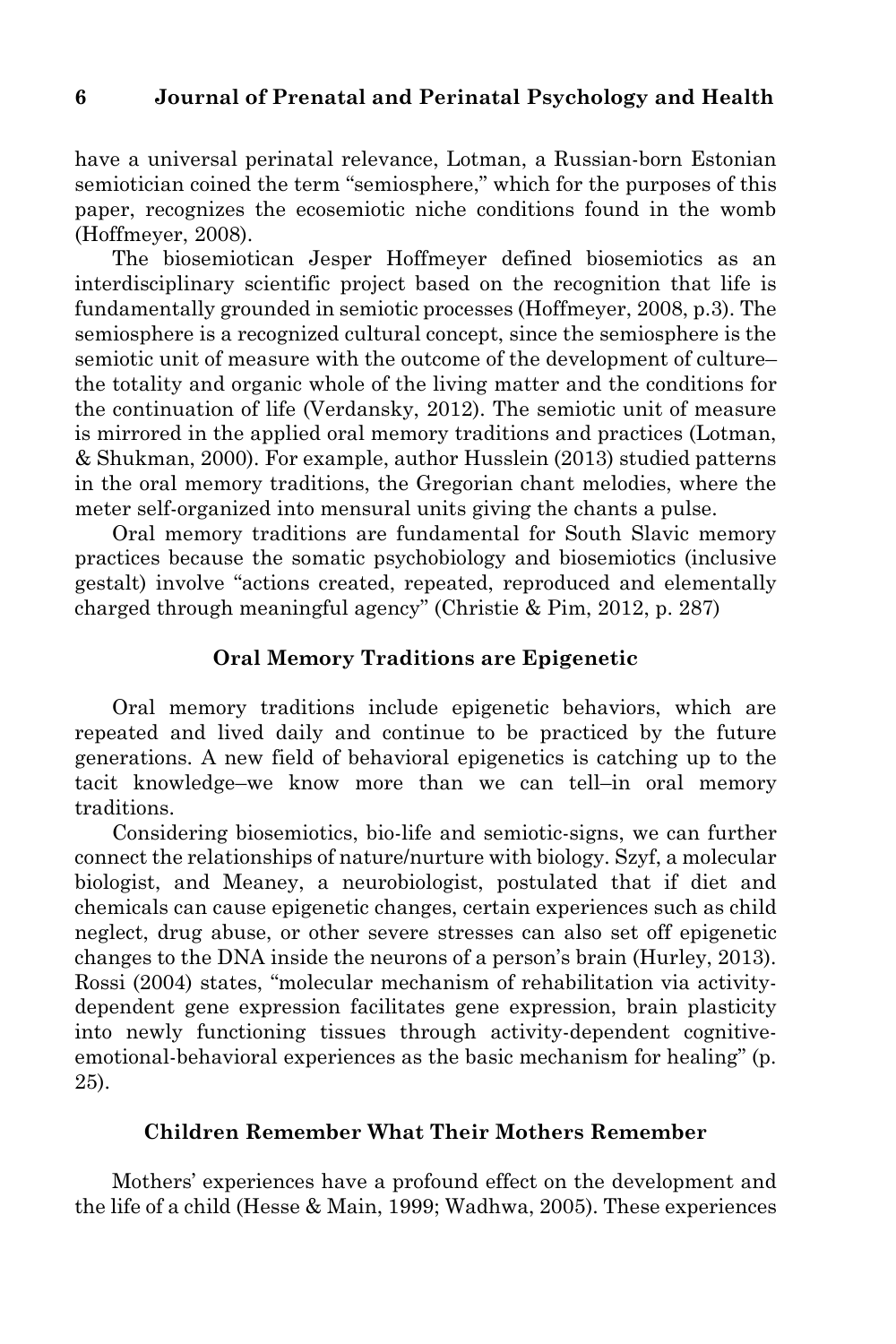are passed on to the child through oral traditions that relay events and experiences through social interactions (Kaitz, et al., 2009; Schore, 2001). In addition, epigenetic processes, which are influenced by maternal experiences and the environment, affect gene expression in the fetus (Champagne, 2010). Given that the transmission of maternal life experiences and memories shapes our species' genes and behavior, we can observe how maternal daily life experiences and those repeated over time are preserved in oral memory traditions, and how a science of rituals plays into biological rhythms and cycles. Tacit knowledge and life experiences are passed down to future generations both orally and genetically (Wheeler, 2006a; 2006b; Polanyi, 1969). For instance, it has been shown that babies inherit fear and instincts (Hodgson, 2004).

Slavic oral memory traditions are centered on the mother (Anderson, 2015; Christie & Pim, 2012; Slapšak, 2005). Mothers aid the transmission of culture by passing down survival and thriving skills through chants, dance, bioculinary practices, and art (Hanna, 1987, Parncutt, 2009). By communicating with the infant, the mother influences the child's language capacity and the resulting library of ancestors' life experiences and memories (Bates, 1979).

Welldon purported that the quality of female biology and the body is critical for women's psychology, explaining how violence and wars target female biology and bodies, since women birth their own creations (Fonagy, 2010; Welldon, 1992). For much of one hundred years, during WWI, WWII, and the Balkan War in the former Yugoslav region, the women survivors led their domestic lives and performed repetitive acts that sustained them and their families (Anderson, 2015; Christie & Pim, 2012). As a result, from a psychobiological perspective, their South Slavic oral memory traditions proliferated a variety of practices and traditions that aimed to heal and prevent maternal fright from infecting future generations (Anderson, 2014).

### **Maternal Fright Can Change a Child's Genes**

In the modern age, trauma induced by conflicts, wars, and weapon violence theoretically affects epigenetic processes, thus targeting women's capacity to manifest culture. Culture's roots are biological, as is the mother. Female uterine endowments are absent from the male body and the uterus as an organ is wholly female. The uterine endowments carry intricate biological processes interconnected with emotional states and cues to fight or flight responses. What is understood about the uterine environment is that the fight or flight response ensures the survival of the species but, more importantly, that the transmission of maternal life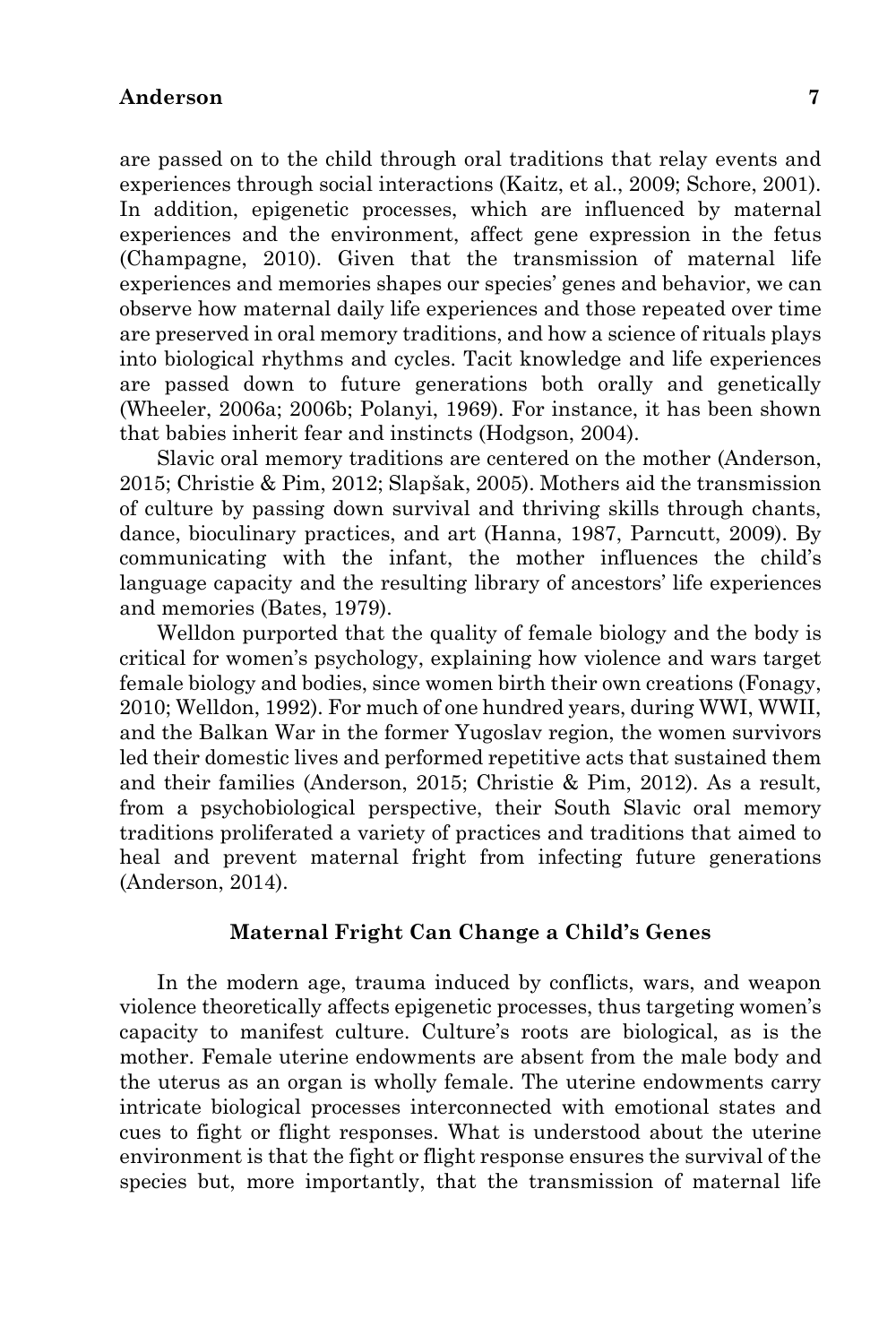experiences and memories shapes gene expression in future generations (Hastie, 2008; Hesse & Main, 1999; Kaitz et al., 2009).

Maternal fright resulting from human violence leads to epigenetic inheritance of negative experiences. An environment of war and violence can influence genetic factors passed from the mother to the child, leaving a legacy of mental and health impacts (Van den Bergh, Mulder, Mennes, & Glover, 2005). Just as the uterine environment is fragile, absorbent, and pliable, the world the mother resides in also influences the interplay of biology, nurture and nature. A child's development and gene expression are sensitive not only to the uterine environment, but also to the maternal environment and her life experiences. Maternal fear and anxiety pose a risk of serious physical and mental problems for both the mother and the child (Van den Bergh et al., 2005). It has been shown that the mother's anxiety and stress that elicit strong emotional experiences can increase the risk for spontaneous abortion and preterm labor, growth retardation, and reduced head circumference in infants (Mulder et al., 2002).

Insight into epigenetics is a part of my daily work of carving out memories. The science of memory and epigenetics is concerned with how the mundane and ordinary things are perceived and how they influence us (Candau, 2010). Our daily actions provide the basis of these sciences and every movement repeated by mothers becomes embedded in memory and becomes a transgenerational conductor (Anderson, 2015; Christie & Pim; 2012; Ward 2008). Essentially, mothers' experiences (female biological tacit knowledge) can influence epigenetic processes and finetune gene expression in the child (Ollikainen et al., 2010).

Research has shown that maternal fright and trauma can cause transgenerational epigenetic changes (De Mendelssohn, 2008; Elmwood, 2008) and that traumatic experiences can be passed down through DNA (Carey, 2013; DeMause, 2006). The mother's memories and life experiences are remembered by the children at a basic level, and can lead to tragic consequences in their developing brains and bodies. In other words, the wars and violence perpetrated onto the mother and the environment are unending thus easily influencing epigenetic processes shaping our DNA.

Experiences of our ancestors, mothers and grandmothers, can change gene expression and by the same biological mechanism, maternal fright prorogates an assortment of ills. According to Kandel's work on the neurobiology of memory, new memories are layered over the original ones (Eichenbaum & Fortin, 2009; Kandel, 2007). Research has shown that the same process plays a role in passing down genetic diseases and programming, such as Rett syndrome and severe autism (Miles, 2011).

This continues to be observed by the South Slavic women war crimes and war survivors after a century of wars. Through an epigenetic process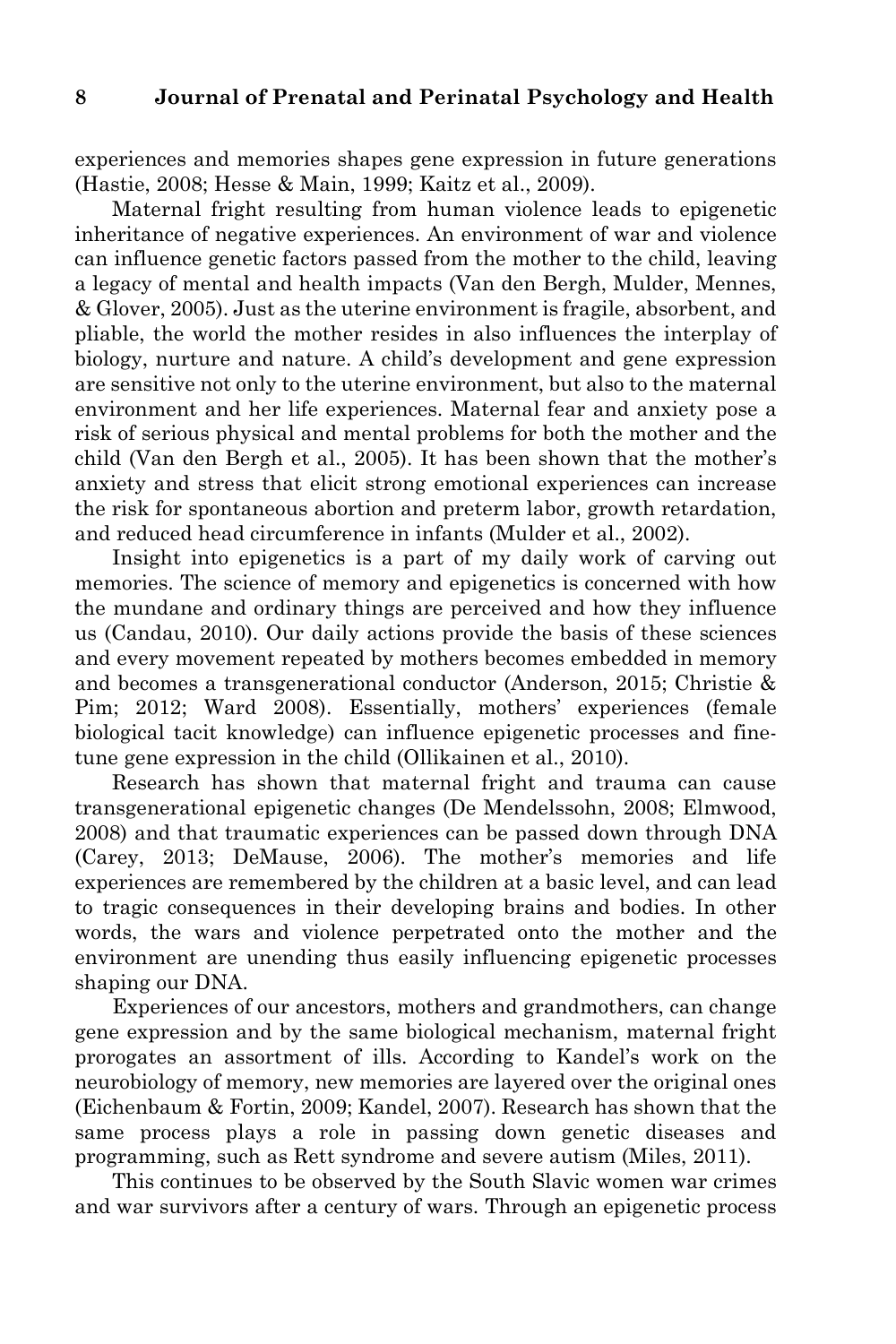that originates in the pre-conception stages of the mother's and father's life experiences, and prenatal, perinatal, and early childhood development, the life experiences of grandmothers become embedded into memories of grandchildren (Anderson, 2015; Burton, Barker, Moffett & Thornburg, 2010).

# **Oral Memory Traditions are Closely Intertwined with Biological Rhythms**

What I have observed and researched in regards to healing women's trauma are the oral memory traditions, which are found to be in sync with the maternal biological rhythms (Anderson, 2014; Hannon & Johnson, 2005). The development of culture's cradle is the semiosphere where the emergence of life consists of encircling membranes in its self-organizing states, or storied developmental prenatal and perinatal stages, that is, female biology twined with nature (Sebeok, 2001). I consider the oral memory traditions to be the translation of neural codes defining the selforganizing states producing iconic epigenetic narratives, stories, and mythologies inclusive of female biology and the diversity of nature. The oral memory practices are as a result loaded with analogy and semiotics such as ballads, chants, dances to rituals of daily life practices (Kull, Emmeche, & Hoffmeyer, 2011; Roesler, 2012).

Carl Jung's discussed how culture is a part of human nature (Jung & Von Franz, 1968). What is not included in Jung's theorizing is the reality that culture is rooted in female biology and her nature (Mies, 1998; Tannen, 2014). Maternal biological rhythms form oral memory traditions via repetitive life practices and life experiences. In essence, oral memory traditions preserve the knowledge of biological processes of conception, pregnancy and birth without written manuals; these are transgenerational layered membranes of culture. These traditions are what I refer to as female tacit knowledge (Gifford, 2010; Wheeler, 2006a; 2006b). The structure of maternal biological rhythms and processes entail processes from menstruation to menopause (Bledsoe & Banja, 2002; Bateson, 2001), but none are as critical to this paper as maternal fright and the focus on prenatal and perinatal stages.

I have also noted how oral memory traditions house an archetypal constellation of life experiences and concepts of epigenetic propensities and neuroscience provide venues for clarifying how female social collectives are distinct from the assemblies of traumatized individuals (Anderson, 2014). In female social collectives, the biological roots of nature that are represented in the oral memory traditions practices–a group culture that is vastly different from isolated traumatized individuals (Freudenberg & Jones, 1991). Yet, in the female social collective, oral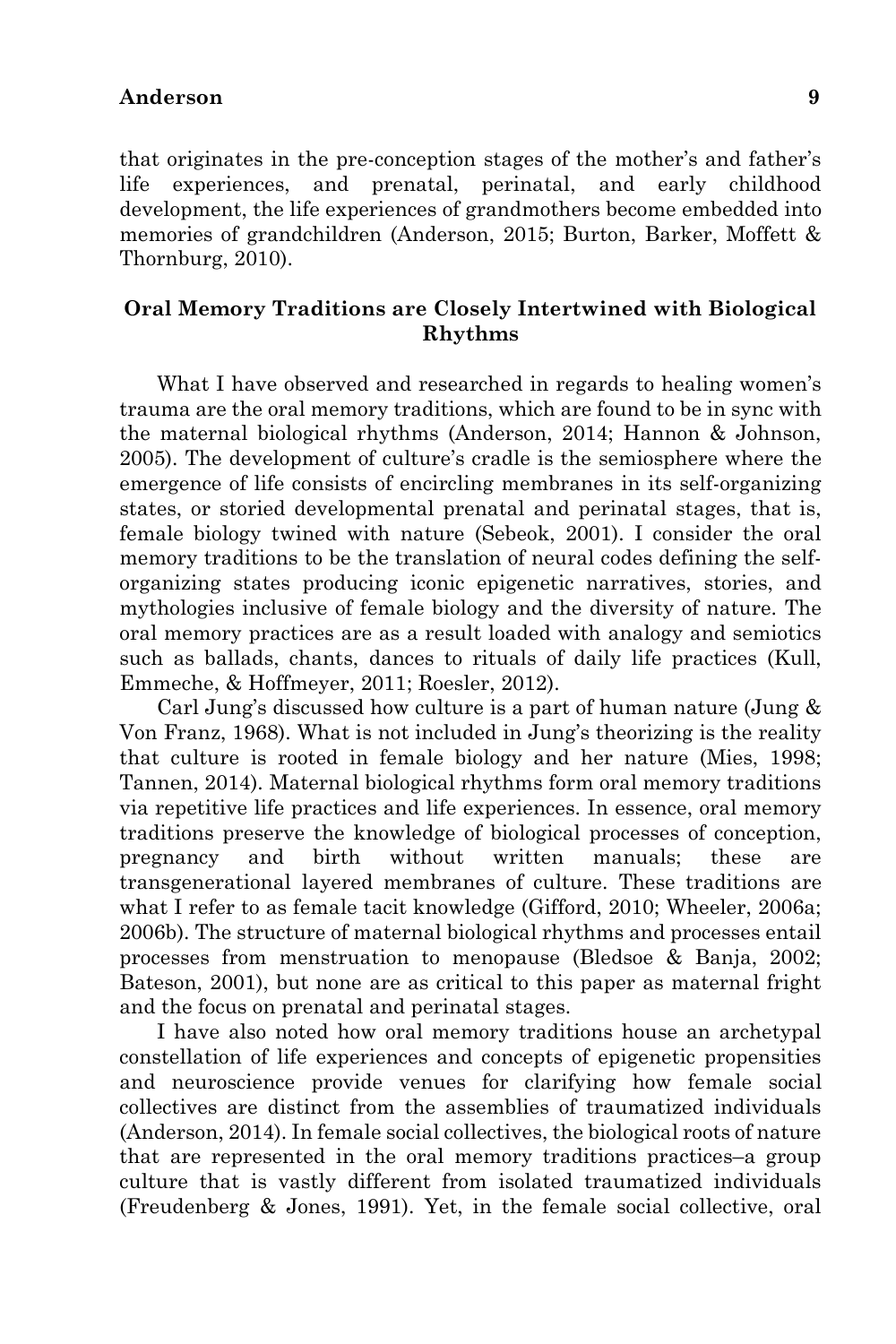traditions are treated as harmless folklore not worthy of science or governing entities (Alexander, Eyerman, Giesen, Smelser, Sztompka, 2004; Grünberg, 2009). In fact, female social collectives are to proclaim nonpolitical status so as to not offend men and powers that be.

While inheritance of personality traits and temperament is controversial, behavioral genetics and gene-environment interaction studies show a correlation to oral memory traditions practices, a science of rituals (Steinberg, Vandell & Bornstein, 2010). Before the alphabet and written words, pre-literate cultures used repetition to pass down storied instructions, which became encoded into memory.

The maternal uterine environment is rarely included in research. But, a compelling concept is that the fetus in the womb is vulnerable to the mother's natural rhythms of temperature, food/nutrition, and melatonin prompts a deeper inquiry regarding maternal uterine environment. For example, maternal melatonin is one of few hormones that remains in its chemical state without being altered in the blood that synchronizes the fetus' rhythms to those of the mother producing the semiosphere (Hoffmeyer & Kull, 2011; Serón-Ferré et al., 2012). By thriving in the uterine environment, the fetus develops and eventually transitions into being a thriving newborn, a member of a future generation. Without maternal fright, the uterine environment returns to a state of equilibrium "effecting social change evolving greater cultural evolutionary complexities" (Wheeler, 2006a). Since culture rooted in biology is geared towards co-evolution of culture and society, it allows for healing practices of the South Slavic women's oral memory traditions to take place.

Maternal/female tacit knowledge is based in the body. Female experiential knowledge is the foundation in the oral memory traditions and is associated with the fractal geometry of complex systems (Polanyi, 1966). Fractal geometry has been shown in the vast natural creative forms, from coastlines and trees to the body, blood, brains, and lungs (Briggs & Peat, 1989). For example, studies of the fetal brain involve fractal dimensions to measure the increases in vessels calibers. The most rapid growth in fractal dimensions is in the  $6<sup>th</sup>$  and  $7<sup>th</sup>$  month of gestation and is an effective tool to measure the structures of the brain vessels (Kedzia, Rybaczuk & Andrzejak, 2002).

Given that the growing embryo has the capacity to respond to relevant stimuli, the process we see is a self-calibration process to garner the necessary protein resources to activate the genetic library. Since maternal/female tacit knowledge has existed since prehistoric times and is embedded in female collective memory recorded in genetic expression, the oral memory traditions are the same self-organizing interaction with their environment found in the growing embryo (Polanyi, 1966; von Bertalanffy, 1968; Wheeler, 2006). Maternal tacit knowledge from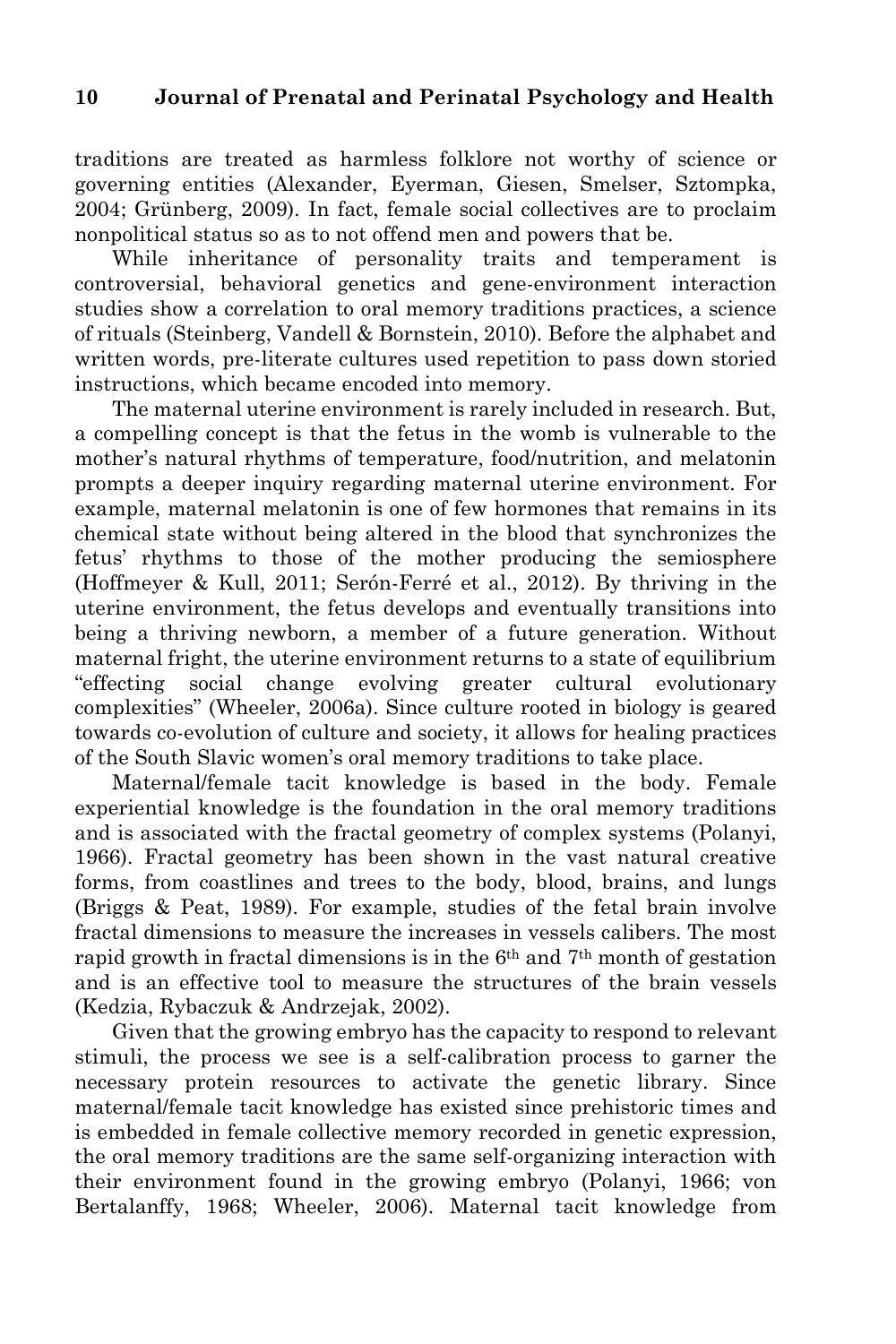millennia of life experiences led to the development of oral memory practices before the reign of wars and violence five thousand years ago (Eisler, 1991; Wheeler, 2006a; 2006b).

In fact, this embryogenesis process is quite old. According to research the maternal inheritance and bottleneck effect during the early oogenesis, the female germline mitochondria DNA (mtDNA) and the heteroplasmy has been inherited for at least 30 million years (Doublet, Souty-Grosset, Bouchon, Cordaux, & Marcadé, 2008). Oogenesis sequential process involves mitosis, meiosis, and cellular differentiation. We can see with maternal tacit knowledge and the biological embryogenesis process, this long duration shows how mothers certainly influence the fetus and survival chances of their offspring in many methodologies largely found in the oral memory traditions (Hoffmeyer, 2008).

Recent exosome research by Cossetti, Lugini, Astrologo, Saggio, Fais, & Spadafora (2014) on spermatozoa has shown histone modifications gene silencing via methylation is transgenerational, however it does not change the primary DNA rather the RNA based information is transcriptase (a biosemiotic function) into DNA and our germline cells. Exosomes are mediated information and not restricted to one area. Since research shows sperm-delivered sequences are extrachromosomal thus sexually transgenerational, exosome mediated information occurs at the point of fertilization inserting a phenotypically modification to the next generation biological destines of future generations is at hand (Cossetti, et al., 2014: Sharma, 2015).

Maternal fright is the interruption of female rhythms (menses, pregnancy, and menopause) according to Slavic oral memory traditions. The same conclusion is shown in Luce Irigaray's psychoanalytic and rule of law research that cited rape as the interruption of female rhythms (Rodgers, (2014). In fact, three feminist maternal theorists Julia Kristiva, Luce Irigaray and Helene Cexaus cite; "Motherhood is a potential source of power in terms of female creativity and the challenges that the maternal poses to traditional notions of autonomous and unfed masculine subjectivity and the monolithic structure of patriarchal society" (Rodgers, 2014, p. 376).

Maternal fright threatens and destroys the integrity of transgenerational passing of information exosomes via DNA since what the mother's life experiences lived influence and shape biological destinies of future generations. Maternal fright exploded to new heights during the Balkan War in the numerous rape camps (Anderson, 2015). With the current research on somatically acquired genetic variations are transmitted to the germline, the female's rhythm and right to choose sexual partners, to become pregnant or not are basically hinged on "all the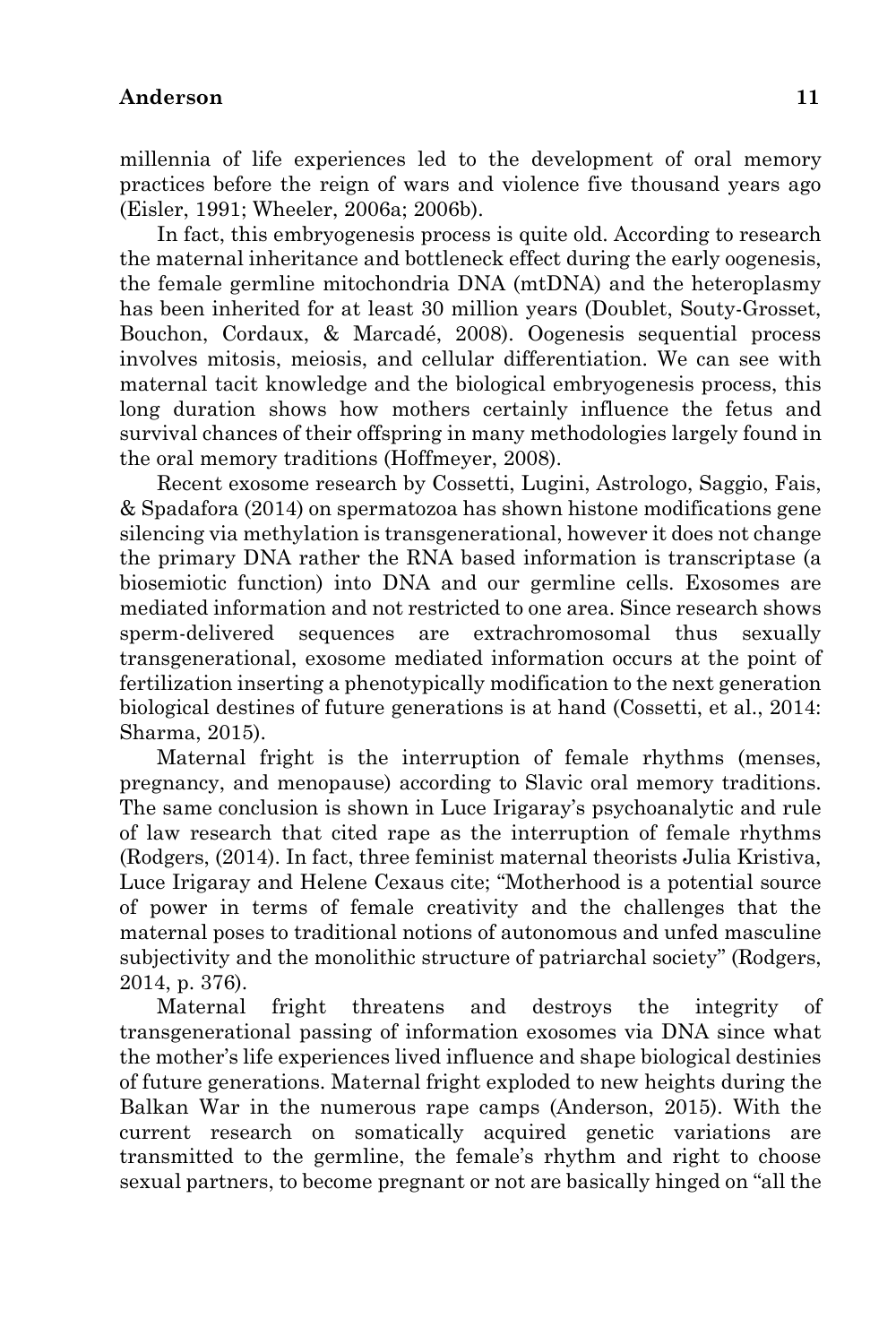moment to moment decisions [that] impact the biological destinies of [her] biological offspring" (Cossetti, Lugini & Astrologo, 2014).

### **Maternal Fright Changes Circadian Rhythms**

Women who are war survivors have reported that their circadian rhythms were disrupted, and they were unable to return to an adaptive state. These women also reported an inheritance of maternal fright (Christie & Pim, 2012, Anderson, 2015). Through their oral memory traditions that involved an interaction of rituals with bio-neurological and epigenetic processes, the women survivors understood that their natural circadian rhythms could maintain and even restore health, thus eradicating maternal fright (Szyf, 2015).

More importantly, the female tacit knowledge, evolving over thousands of years, appears to depend on the rhythm and synchronization of the body clock, which is universally based on light and dark cycles. Circadian misalignment disrupts physiological rhythms, negatively affecting bodies and health, resulting in conditions such as diabetes, obesity and heart problems, let alone the epigenetic processes that result in maternal fright (Laber-Warren, 2015).

Such female tacit knowledge is encased in the Slavic oral memory traditions and practices to heal the circadian misalignments disrupting physiological rhythms not just in current generations but for future generations. Food and herbal remedies, the folkloric food as medicine– what we term as bioculinary and nutrigenomic–continues to prevail for the Slavic women despite the science disciplines shunning their practices and female tacit knowledge. But the current exosome research confirms their traditional folkloric medicinal uses. Since the recent exosome research disproves Weismann barrier principle stating that somatically acquired genetic variations are not transmitted to the germline, maternal fright according to Slavic survivors of WWI, WWII and the Balkan War point to the numerous inherited physiological rhythms from their grandparents due to the starvation and the inability to grow food to their entombment in basements and covered and concealed windows in their flats to avoid snipers for years. Maternal fright killed many during the century of wars while carving future generations' biological destinies (Bahtijaragic, Dhakal, & Pim, 2015: Cossetti, et al., 2014).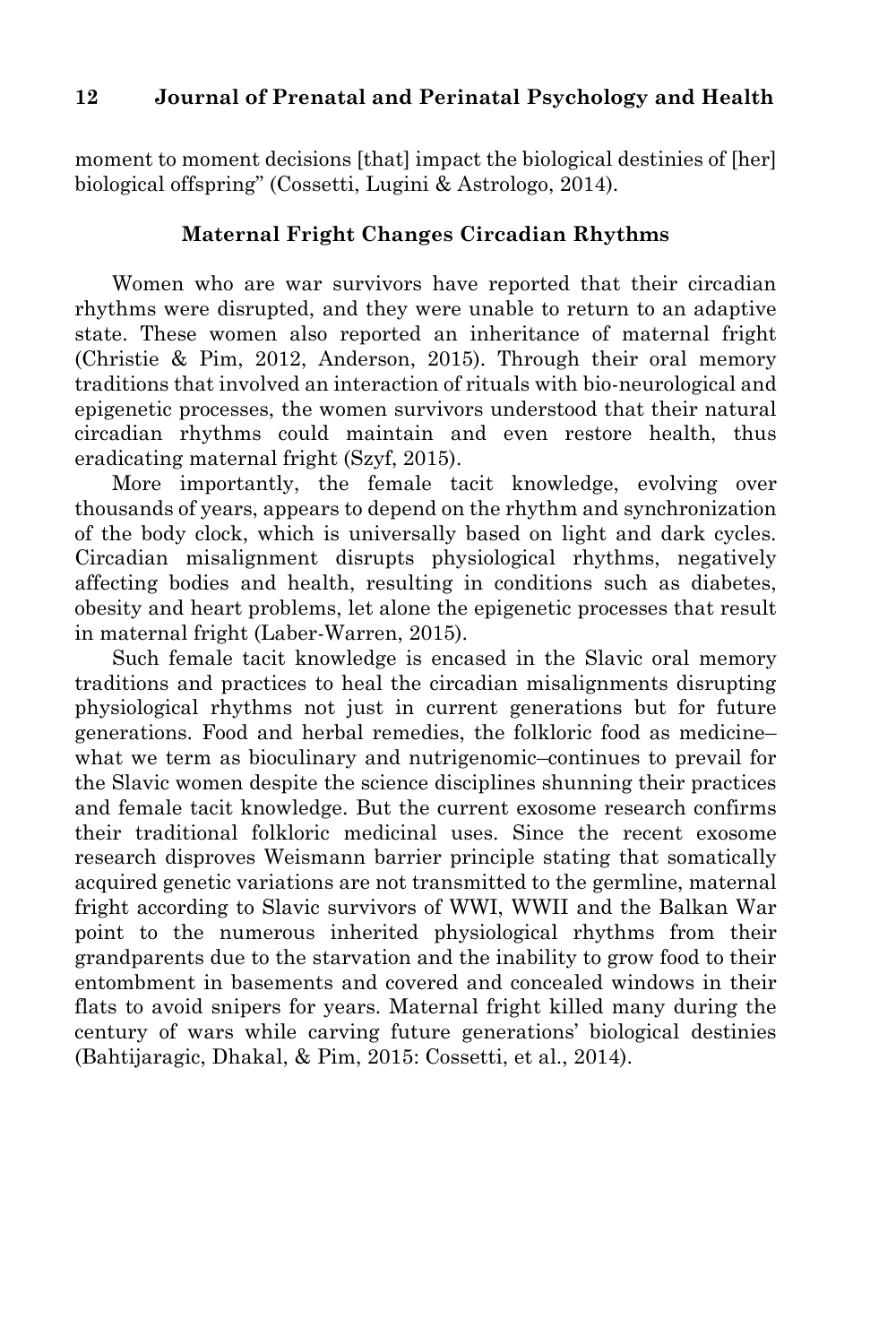# **Oral Memory Traditions and Healing Practices Resulting from South Slavic War Crimes and War Survivors' Maternal Fright**

### **Maternal Fright in South Slavic Women**

The effects of maternal fright and oral traditions are especially prominent in South Slavic women. The young pregnant woman war survivor rubbing her swollen belly understands that her womb is the place of targeted violence, thus producing what South Slavic women name as maternal fright. Maternal fright is transgenerational and uniquely sensitive to fear and the resulting traumas. Before the epoch of human violence, natural disasters and life's crises were the only intensified learning environments that induced transgenerational epigenetic changes of South Slavic oral memory traditions. These events manifested a culture of thriving and not just surviving. However, with the development of violence, culture and the resulting oral memory traditions that once manifested thriving were exhausted and faced destruction as a result of modern era of fear, fright, and trauma.

Maternal fright is contagious, the Bosnian-Herzegovinian pregnant woman told me, pointing to my shaking hands (Anderson, 2015, Christie & Pim, 2012). I had just finished an intense learning session with the community's elder women, which involved dancing kolo, the folk round dance, and feasting. The women directed me to go to the pregnant woman's apartment immediately afterwards.

Staring out the window, the pregnant woman shared how her husband lost 18 relatives in the Ahmica-Vitez genocide on April 16, 1993 (Anderson, 2015; Christie & Pim, 2012). Her husband's family lived in a farming community and "…on April 16, 1993, 150 Muslims in Ahmica-Vitez, mostly elderly and children as young as infants were slaughtered by Croatian war criminals during the Muslim early call to prayer" (Anderson, 2014; Christie & Pim, 2012). Though the young couple lives in Novi Travnik, Bosnia, around five kilometers away, it appears that the inflicted trauma roams across vast distances, as evidenced by her trauma, and that of other women.

After an hour of sharing how she felt her husband's fears were affecting her pregnant womb, thus the fetus, the expecting mother asked what to do to protect her unborn child from her maternal fright. Her next movement was second nature for Slavs in that she was seeking a tradition or ritual to practice. Since there was no oral memory practice to prevent an unborn child from the transgenerational trauma of maternal fright that resulted from violent genocide, gynocide, and rapes during the war, she was about to create a ritual to fill the void.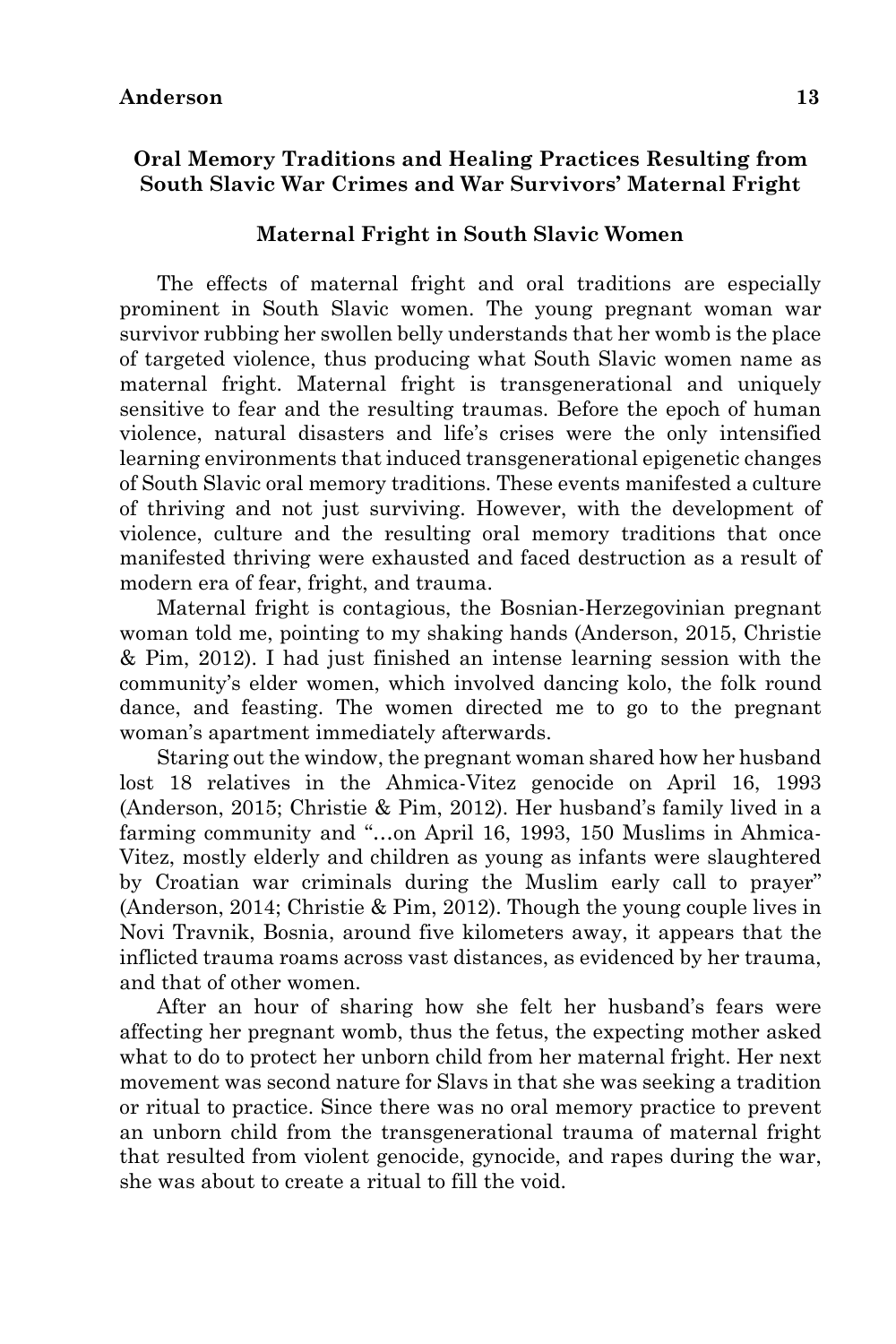When she took a green magic marker that I had placed on the kitchen table with an art pad in the beginning of her sharing, I thought that she was going to draw what she could not say in words. But instead of drawing on the art paper, she used the green marker to draw a spiral on her pregnant belly. Starting from her belly button, she carefully and slowly etched the spiral in concentric circles, enveloping her swollen belly. When she finished, she expressed what appeared to be Slavic thaumaturgy (miracle making) that she had added a new ritual and practice to the Slavic oral memory traditions to eradicate maternal fright.

### **South Slavic Children are Affected by Maternal Fright**

I have observed many Bosnian mothers and their children unable to circumvent the transgenerational trauma or to eradicate maternal fright. More than 20 years after the Balkan war in Bosnia-Herzegovina, many young children display transgenerational trauma as if they had been alive during the war. Through the years, I was involved with projective art for an elementary school. The children's pictures often showed guns, murdered family members, and dismembered bodies. I wondered how these young children could know the violence that was in the past. What I was witnessing was epigenetic transgenerational maternal fright: children reliving their mothers' traumatic life experiences.

I observed the epigenetics of trauma in one young child, approximately five years of age, as she stood in the small playground at the bottom of a dull, war weary apartment. She stood alone in the playground as if frozen, with a posture assumed by many parents who stand alone and watch the children play. Her father noticed me looking at his daughter, walked over to me and started sharing what happened to her mother. He said that one early morning, soon after he left for work, his wife jumped from their flat's tiny balcony to the pavement below. The child was a few months old when her mother flew off the balcony. None of the neighbors knew what had happened, which meant the infant was alone for hours before the mother's body was noticed on the apartment building's wood pile. Immediately after being notified, the father went to check on his infant. The daughter was so exhausted from crying and hunger, very desperately quiet and not moving, frozen from the cold apartment, he said.

The father went on to state that his wife's death was listed as an accident. But, he said, he had heard of too many accidents of tripping off the flat's balconies to believe it was an accident. He asked why a young mother would leave her daughter and him. Many mothers in Novi Travnik and Travnik, like the 4,000-year-old Bird Goddess artifacts strewn in the former Yugoslavia, flew off their balconies to their deaths. All were listed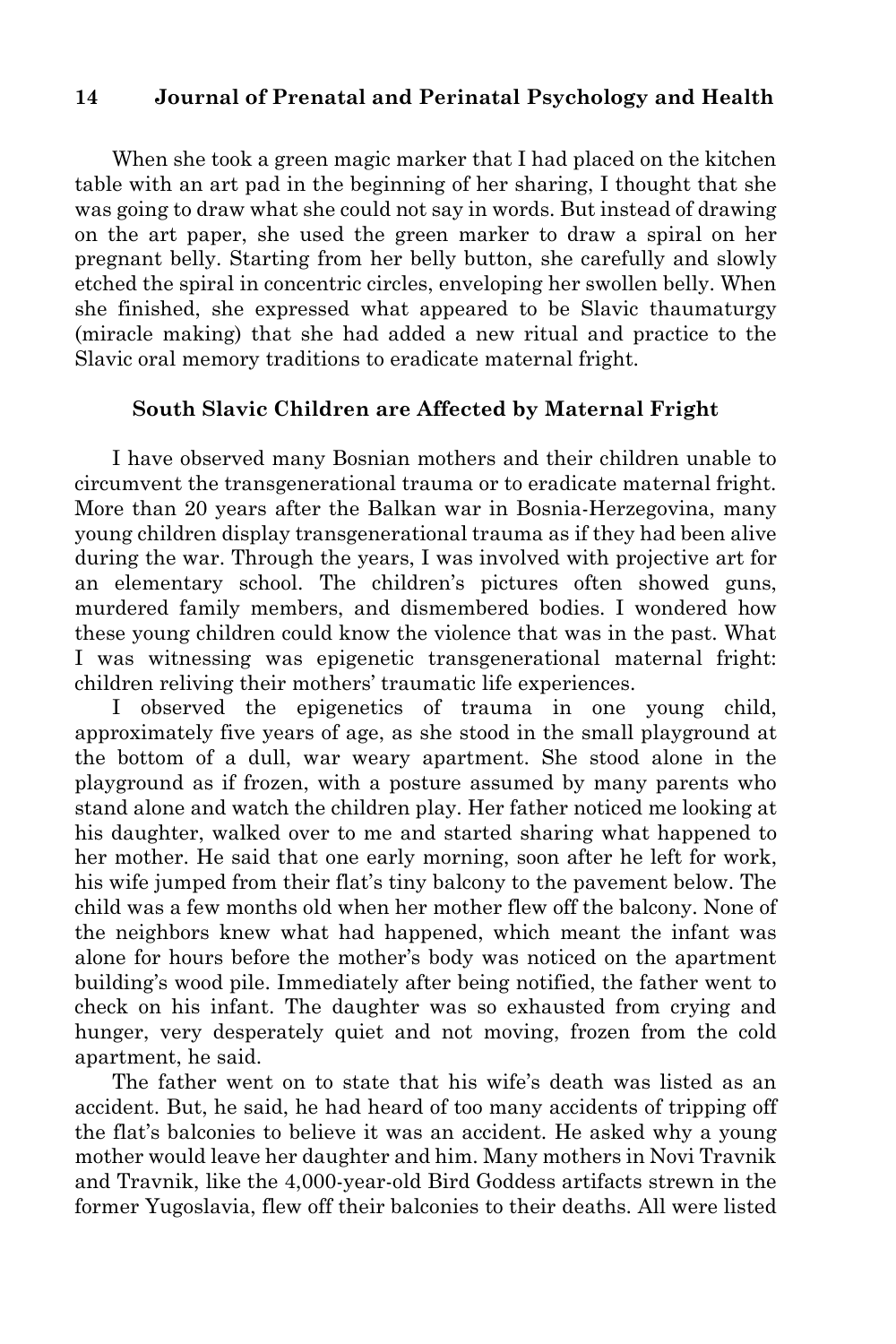as accidents according to the father. In support of the father's statement, every one of my interviewees over the past sixteen years with the families whose female caregiver died from "accidental" tripping off balconies and windows reported the same disbelief of naming their deaths as accidental (Anderson, 2015).

The South Slavic oral memory traditions rooted in somatic (living body) psychology and psychobiology suggest a psychobiological pathway that underlies the interplay of genes and environment, which is related to neurobiological processes (McGowen, Meany, & Szyf, 2008).

Our ancestors' experiences found in oral memory traditions have never been exposed to the violence against female bodies and gestation at the frequency observed in modern times. The fact that parents' life experiences will be lived by their grandchildren presents an argument for healing trauma and eradicating violence starting in the prenatal period, if not earlier stages. The South Slavic women who were victims of war crimes and war survivors are facing a seemingly impossible obstacle that as creators of culture and having the oral memory practices, they are devoid of ways and means to rid maternal fright. However, the epigenetic transgenerational nature of oral memory traditions has provided the survivors a platform to discovery to find meaning in catastrophic trauma and practices that halt violence.

### **South Slavic Women Use Rituals to Heal From Trauma**

The African saying "it takes a village to raise a child" reflects the female social collective and inter-related female kinships and serves as evidence that the cultural environment influences development (Rosaldo, Lamphre &, Bamberger, 1974; Van Anders, 2014). The female social collective includes men, never excludes women, and remembers the children (Young, 1994). Imprisoned women held in isolation lack this social collective and traumatic events associated with these conditions that can shape epigenetic processes.

For the South Slavic Bosnian women war survivors, memories have been carved from violent epochs and perhaps a healing element will be passed to future generations. Of three million refugees in the Balkan War who left with nothing but a suitcase, 80% were women (Mertus, 1997). This high concentration of women resulted in a vast female social collective that is able to institute beginning steps to heal maternal fright (Mertus, 1997; Anderson, 2015).

What is so resilient and resourceful within the South Slavic oral memory traditions that they continue to be perpetuated throughout the generations, despite the numerous wars, conquests, or other formidable obstacles (Anderson, 2014; Christie & Pim, 2012)? The answer leads to the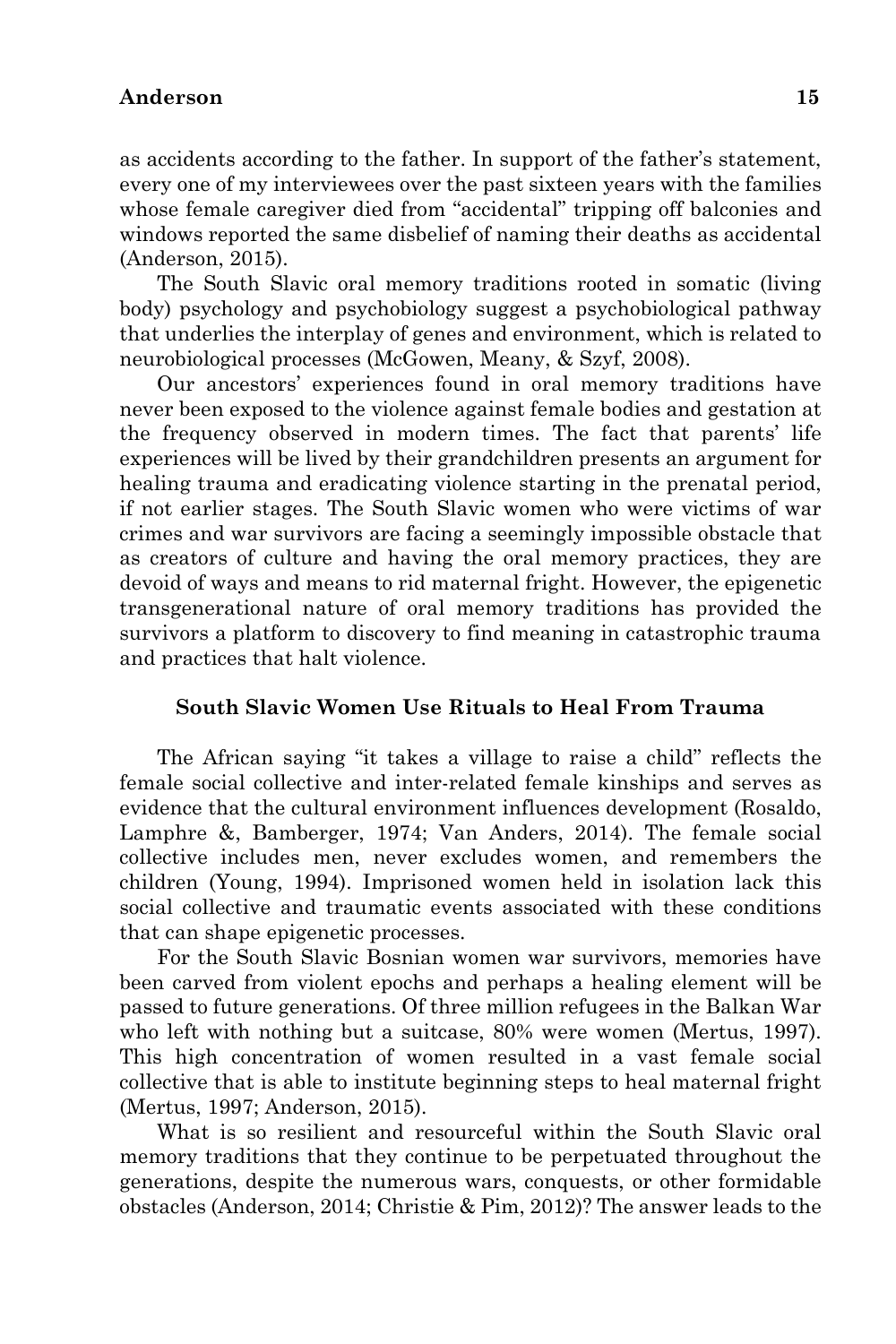oral memory tradition, the kolo, to be in a circle or a folk round dance. The kolo is a practice that mirrors biological rhythms and entrains our circadian system to synchronize not just the mother and fetus but the social collective in the dance or circle. With the Bosnian women who are victims of war crimes and war survivors, the use of the kolo was employed as the beginning of healing. Since maternal biological rhythms hold similar patterns to fetal circadian rhythms, they evoke emotional states. I posit that maternal circadian rhythms are essential for the developmental of fetal brain functions (Reppert & Schwartz, 1984). Given that the fetus responds to cues from the maternal signals, and that the fetal circadian rhythm corresponds to the mother's, conceptually the arrangement of the mother and uterine environment disposes a temporal order during fetal life (Serón-Ferré et al., 2012). It is clear that oral memory traditions and practices are in synchrony with maternal circadian cycles by incorporating music-chants, song, instruments, dance, and domestic life to self-sustainability.

In order to eradicate maternal fright, the Bosnian women survivors relied on their oral memory traditions and practices. With their female tacit maternal knowledge, these women understood that "life of a complex system is not reducible to its constituent parts" (Wheeler, 2006, p. 53). Domestic activities are highly influenced and sensitive to the environment and are outcomes of healing trauma impacts practices (Anderson, 2014; Christie & Pim, 2012; Polanyi, 1962). What I noted in the sixteen years of field work in Bosnia-Herzegovina with women who were victims of war crimes and war survivors was an orchestrated movement to have balconies filled with flowers and vegetables in response to the "accidental deaths" of mothers leaping from the balconies. Not just as a response to the deaths, the gardens perched precariously on balconies also sustained families.

When I interviewed the women survivors, I was told about the oral memory traditions of bringing food to funerals and memorials is a South Slavic and Islamic practice. The flowers draping and flowing over the pockmarked bullet and grenade holes on or near the balconies have vines and flowers covering the balconies and apartment's wounds. The elder of the Kolo (circle) Sumejja women survivors from Novi Travnik, Bosnia-Herzegovina said, "Never underestimate the flowers and plants to prevent the leaps, there's no space for their feet and we do not step on plants."

Oral memory traditions are preserved and perpetuated into the community and future generations (Levy & Sznaider, 2006, Steiner & Zelizer, 1995) and become rooted in biology. The Slavic oral memory traditions include chants, dance, agricultural, and culinary to herbal and medicinal practices. During the Balkan War, this knowledge of the environment, nature, and the land saved many from death and diseases.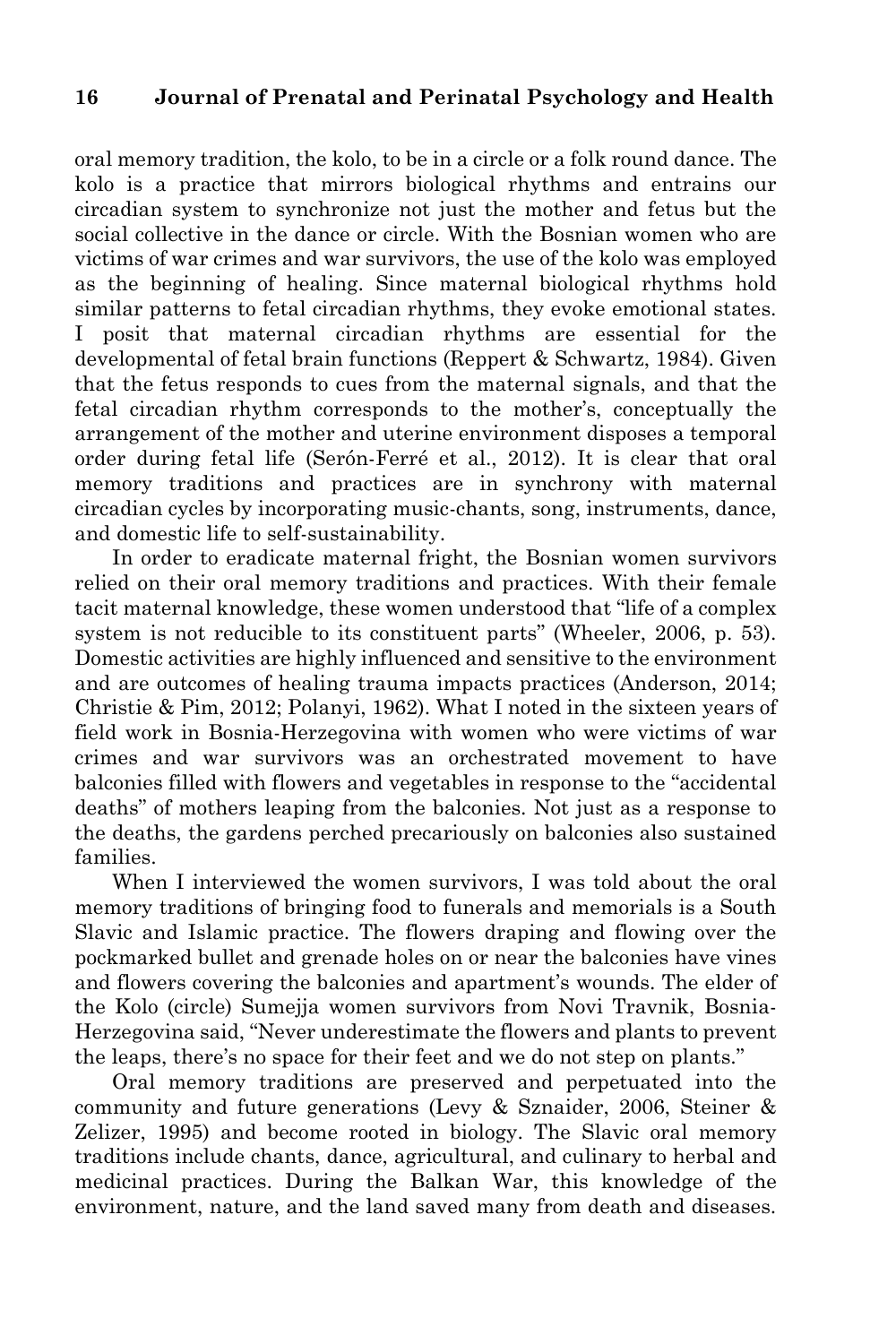Take the folk round dance, called the kolo meaning wheel or to be in a circle (Allen & Hubbs, 1980, Hubbs, 1993). The kolo is Mesolithic in age and the Laban-Bartenieff system dance movement and movement psychotherapy have mapped the kolo patterns and rhythms in tandem with the affective neuroscience work of Dr. Steven Porges and polyvagal regulation (Eddy, 2009, Homann, 2010, Porges, 2011). Porges shows that the 10th vagus cranial nerve contributes to self-regulation of the internal viscera that include the heart, but also relates autonomic function to behaviors and movement. The South Slavic kolovodja, or the leader of the kolo, is contingent on a female social collective movement relating to autonomic nervous system, namely its affective experience, linking emotional expression and vocal communication in the chants and songs sung while dancing the kolo (Christie & Pim, 2012). The vodja, known as the female guide who narrates (communicates) the dance by using bodily cues to introduce step changes and rhythms, ignites new patterns in kolovodja folk dance (Ronström, 1991).

### **Conclusion**

The prenatal and perinatal stages are the genetic apparatus from which to heal modern era catastrophic violence, if not a place to orchestrate prevention of maternal fright. Therefore, female humanity stands at a profound and little understood transition: the epochal biosemiotic coupled with genetic discoveries show the oral memory traditions are the site of daily life practices that could instigate a wider prevention of violence across diverse populations. According to Rossi, "genes are inner resources that we can all learn to use in creative manner in daily life to construct and reconstruct our brain and mind for optimum health and well-being, " (2004, p. 15). The oral memory traditions of South Slavic women war crimes and war survivors significantly focused on behaviors that evolve our organic world and increase the fitness of phenotypes through behavior (Hoffmeyer, 2008). The cultural practices and traditions calibrate our bodies to environments ranging from bioculinary, chants, dance, and rituals that integrate and co-evolve with the workings of natural organic systems as all inclusive. In other words, oral memory traditions are a translation of our neural code and a template of practice often left out of the medical and science fields that, if known and utilized, open up vast possibilities of trauma healing commencing in the pre- and perinatal stages.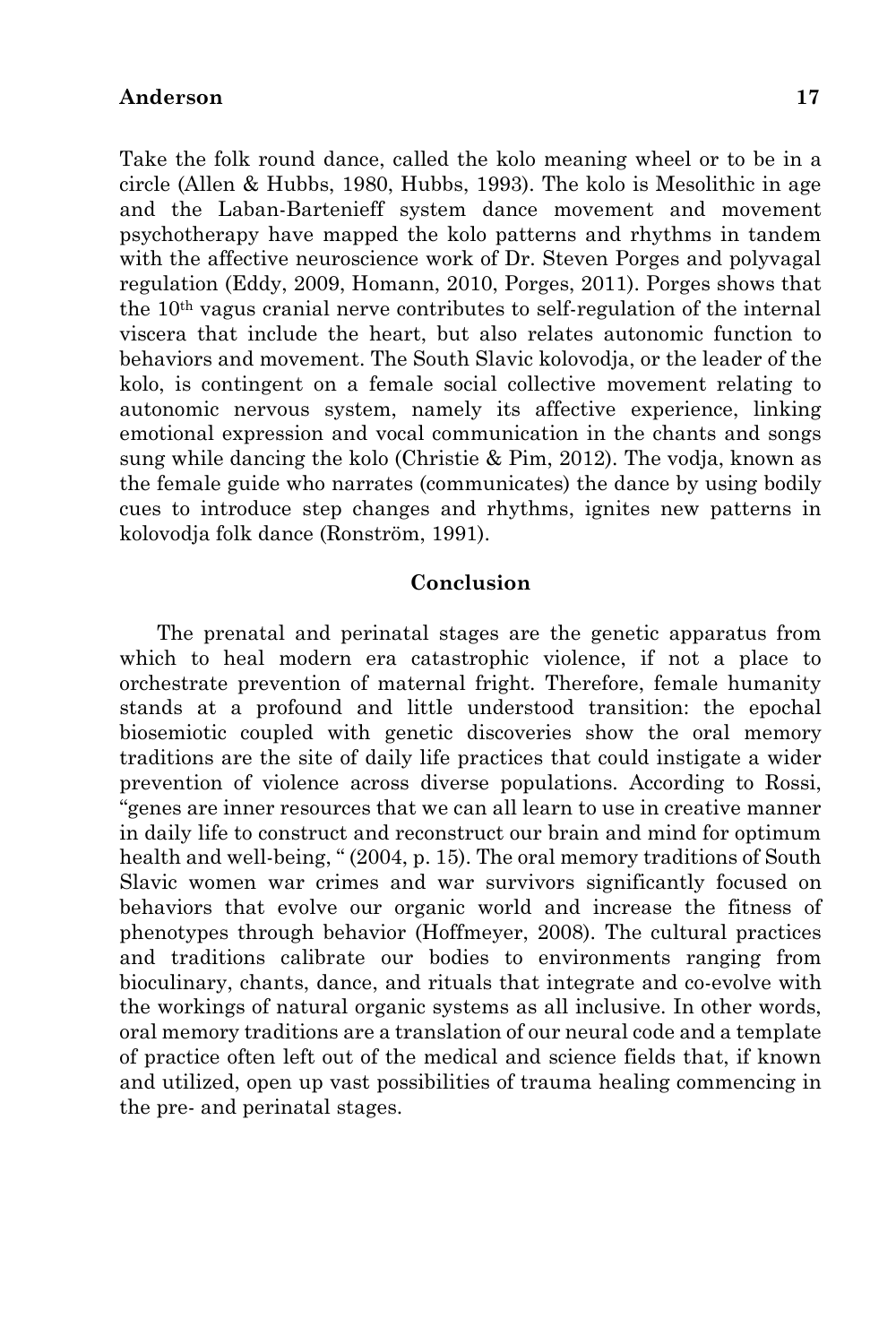### **References**

- Alexander, J.C., Eyerman, R., Biesen, B., Smelser, N.J., & Sztompka, P. (2004). *Cultural trauma and collective identity.* Los Angeles: University of California Press.
- Allen, S. G., & Hubbs, J. (1980). Outrunning Atalanta: Feminine destiny in alchemical transmutation. *Studies in Change, 6*(2), 210-229.
- Amoakohene, M. I. (2004). Violence against women in Ghana: A look at women's perceptions and review of policy and social responses. *Social Science & Medicine*, *59*(11), 2373-2385.
- Anderson, D. (2014). *The Use of Oral Memory Traditions Embedded in Somatic Psychology Practices by South Slavic Female Survivors of War and War Crimes* (Doctoral dissertation, The Chicago School of Professional Psychology).

Anderson, D., (2015). *Blood and Honey: The Secret Herstory of Women*. Kolo Press.

- Bahtijaragic, R., Dhakal, P. & Pim, J.E. (Eds.) (2015). *Nonkilling Balkans.*  Sarajevo: University of Sarajevo.
- Barr, M. D., & Skrbiš, Z. (2008). *Constructing Singapore: Elitism, ethnicity and the nation-building project* (No. 11). Copenhagen: NIAS Press.
- Bates, E. (1979). *The emergence of symbols: Cognition and communication in infancy*. New York: Academic Press.
- Bateson, M. C. (2001). *Composing a life*. New York: Grove Press.
- Bledsoe, C. H., & Banja, F. (2002). *Contingent lives: Fertility, time, and aging in West Africa*. Chicago: University of Chicago Press.
- Briggs, J., & Peat, D. F., (1989). *Turbulent Mirror.* London: Harper & Row
- Burton, G. J., Barker, D. J., Moffett, A., & Thornburg, K. (Eds.) (2010). *The placenta and human developmental programming*. Cambridge: Cambridge University Press.
- Buss, A. H., & Plomin, R. (2014). *Temperament (PLE: Emotion): Early developing personality traits*. New York: Psychology Press.
- Candau, J. (2010). Shared Memory, Odours and Sociotransmitters or:" Save the Interaction!. *Outlines. Critical Practice Studies*, *12*(2), 29-42.
- Carey, N. (2013). *The Epigenetic Revolution.* New York: Columbia University Press.
- Champagne, F. A. (2010). Epigenetic influence of social experiences across the lifespan. *Developmental psychobiology*, *52*(4), 299-311.
- Christie, D.J. & Pim, J.E. (2012). Nonkilling psychology. *The Non-Killing Psychology Journal.*
- Cossetti, C., Lugini, L., Astrologo, L., Saggio, I., Fais, S., & Spadafora, C. (2014). Soma-to-germline transmission of RNA in mice xenografter with human tumor cells: Possible transport by exosomes. *PLOS One,* DOI: 10.1371/journal.pone.0101629
- DeMause, L., (2006). *The history of childhood.* New York: Roman & Littlefield Publishers
- De Mendelssohn, F. (2008). Transgenerational transmission of trauma: Guilt, shame, and the "Heroic Dilemma." *International journal of group psychotherapy*, *58*(3), 389-401.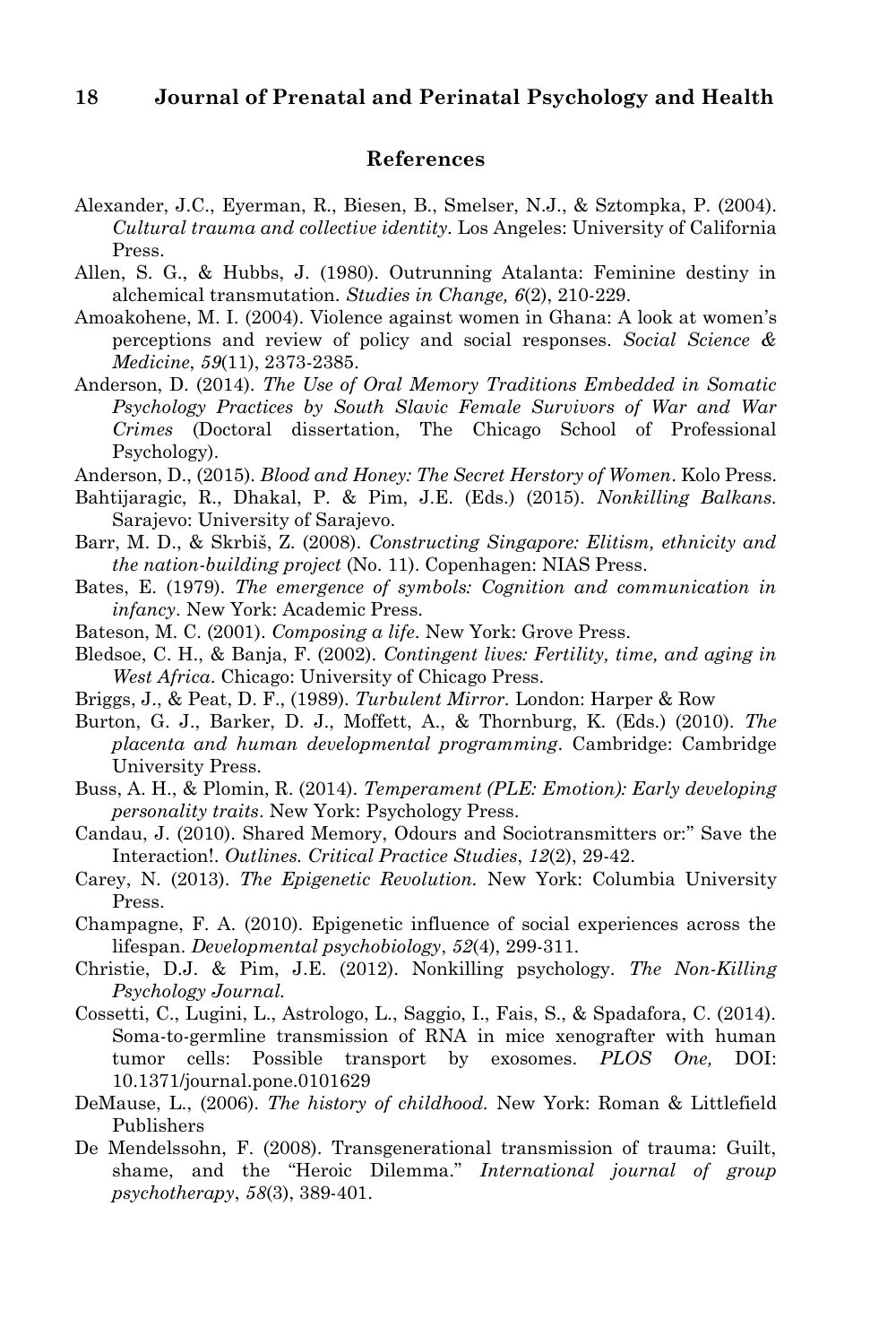- Doublet, V., Souty-Grosset, C., Bouchon, D., Cordaux, R., & Marcadé, I. (2008). A thirty million year-old inherited heteroplasmy. *PLoS One*, *3*(8), e2938.
- Eddy, M. (2009). A brief history of somatic practices and dance: Historical development of the field of somatic education and its relationship to dance. *Journal of Dance & Somatic Practices*, *1*(1), 5-27.
- Eichenbaum, H., & Fortin, N. J. (2009). The neurobiology of memory based predictions. *Philosophical Transactions of the Royal Society B: Biological Sciences*, *364*(1521), 1183-1191.
- Eisler, R. (1991). Cultural evolution: Social shifts and phase changes. In *The new evolutionary paradigm, Ervin Laszlo, (ed).* New York: Gordon and Breach.
- Falb, K. L., Diaz, C., Campos, P. A., Valades, J., Cardenas, R., Carino, G., & Gupta, J. (2014). Evaluating a health care provider delivered intervention to reduce intimate partner violence and mitigate associated health risks: study protocol for a randomized controlled trial in Mexico City. *BMC public health*, *14*(1), 772.
- Fildes, J., Reed, L., Jones, N., Martin, M., & Barrett, J. (1992). Trauma: the leading cause of maternal death. *Journal of Trauma and Acute Care Surgery*, *32*(5), 643-645.
- Fonagy, P., (2010). *Attachment theory and psychoanalysis*. Google: Other Press.
- Freudenburg, W., & Jones, T., (1991). Attitudes and Stress in the Presence of Technological Risk. *Social Forces 69,* 1143-68.
- García-Muñoz, T., Neuman, S., & Neuman, T. (2014). Health Risk Factors among the Older European Populations: Personal and Country Effects. Retrieved from: http://www.iza.org/conference\_files/riskonomics2014/neuman\_s175.pdf
- Gerhardt, S. (2006). Why love matters: How affection shapes a baby's brain. *Infant Observation*, *9*(3), 305-309.
- Gericke, G. S. (2006). Stress Shaping Brains: Higher Order DNA/Chromosome Mechanisms Underlying Epigenetic Programming of the Brain Transcriptome. Retrieved from: http://cdn.intechopen.com/pdfs-wm/24733.pdf
- Gerhardt, S. (2006). Why love matters: How affection shapes a baby's brain. *Infant Observation*, *9*(3), 305-309.
- Giesen, B., 2004, *Triumph and Trauma.* Boulder: Paradigm Press.
- Gifford, T. (2010). Biosemiology and Globalism in *The Rapture* by Liz Jensen. *English Studies*, *91*(7), 713-727.
- Grünberg, K. (2009). Remembering the Soviet past in Estonia: the case of the nostalgic comedy 'The light blue wagon'. *Atsl*ē*gv*ā*rdi/Keywords*, *1*, 1-16.
- Hanna, J. L. (1987). *To dance is human: A theory of nonverbal communication*. Chicago: University of Chicago Press.
- Hannon, E. E., & Johnson, S. P. (2005). Infants use meter to categorize rhythms and melodies: Implications for musical structure learning. *Cognitive psychology*, *50*(4), 354-377.
- Hastie, C. (2008). The spiritual and emotional territory of the unborn and newborn baby. In *Birth Territory and Midwifery Guardianship: Theory for Practice, Education and Research,* 79. Oxford: Butterworth-Heinemann Elsivier.
- Hesse, E., & Main, M. (1999). Second‐generation effects of unresolved trauma in non-maltreating parents: Dissociated, frightened, and threatening parental behavior. *Psychoanalytic Inquiry*, *19*(4), 481-540.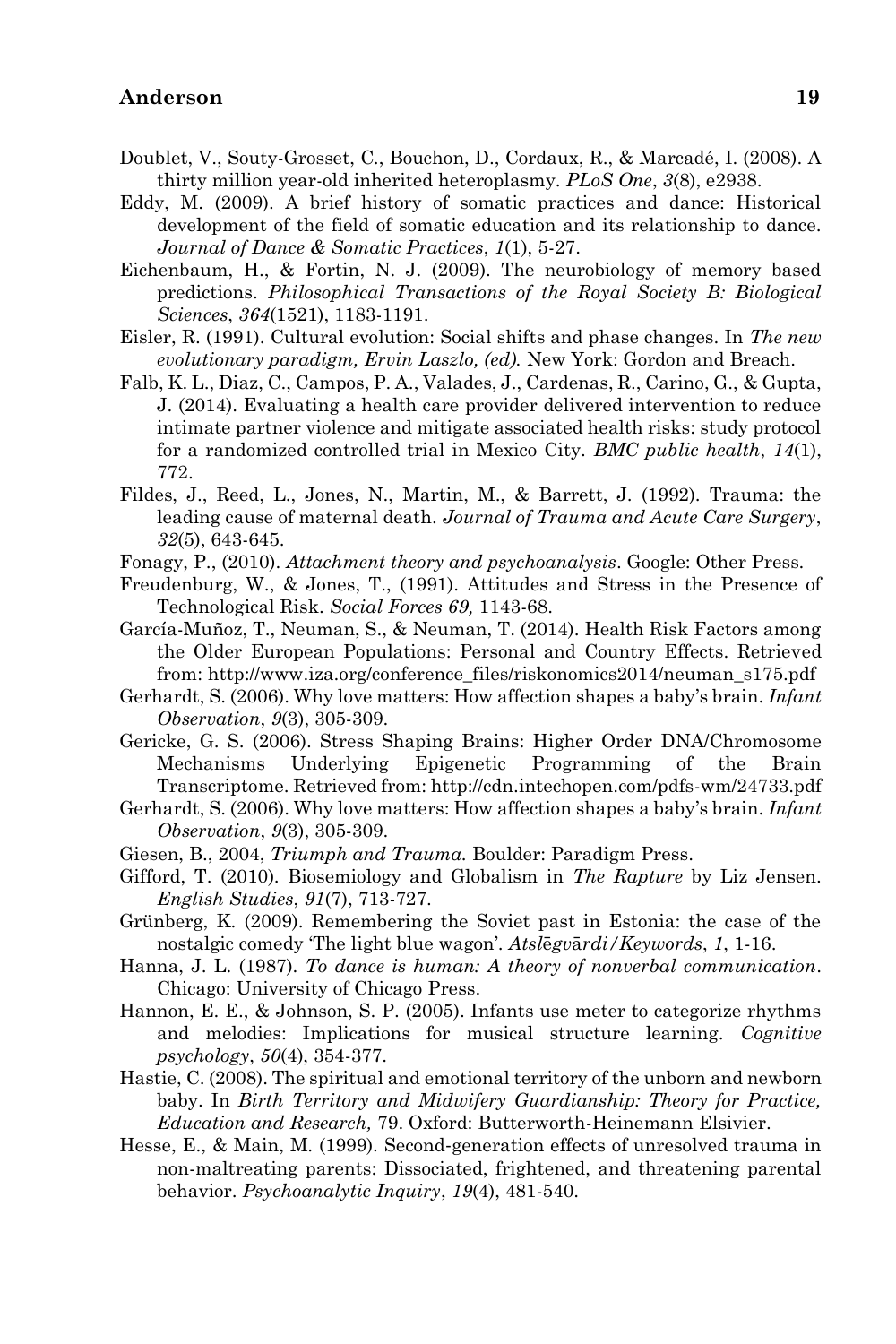- Hodgson, G. M. (2004). Reclaiming habit for institutional economics. *Journal of economic psychology*, *25*(5), 651-660.
- Hoffmeyer, J., (1996). *Signs of Meaning.* Bloomington, IN: Indiana University Press.
- Hoffmeyer, J., (2008). Biosemiotics: An examination into the signs of life and the life of signs. London: University of Scranton Press.
- Hoffmeyer, J., & Kull, K. (2011). Theories of signs and meaning: Views from Copenhagen and Tartu. In *Towards a semiotic biology: Life is the action of signs, ed. Claus Emmeche and Kalevi Kull, 95-116. Munich: Verlag C.H. Beck*
- Hollick, J.B., Dorweiler, J.E., & Chandler, V.L. (1997). Paramutation and related allelic interinteractions. *Trends in Genetics, 13*(8), 121-145.
- Homann, K. B. (2010). Embodied concepts of neurobiology in dance/movement therapy practice. *American Journal of Dance Therapy*, *32*(2), 80-99.
- Hubbs, J. (1993). *Mother Russia: the feminine myth in Russian culture*. Bloomington, IN: Indiana University Press.
- Hurley, D. (2013). Trait vs. fate. *Discover*, *34*(4), 48.
- Husslein, M. E. (2013). The Role of Cognition in Oral & Written Transmission as Demonstrated in Ritual Chant. Retrieved from: http://dc.uwm.edu/cgi/ viewcontent.cgi?article=1222&context=etd
- Jablonka, E., & Raz, G. (2009). Transgenerational epigenetic inheritance: prevalence, mechanisms, and implications for the study of heredity and evolution. *The Quarterly review of biology*, *84*(2), 131-176.
- Jung, C. G., & Von Franz, M. L. (1968). *Man and his symbols*. London: Aldus Books.
- Kaitz, M., Levy, M., Ebstein, R., Faraone, S. V., & Mankuta, D. (2009). The intergenerational effects of trauma from terror: A real possibility. *Infant mental health journal*, *30*(2), 158-179.
- Kandel, E. R. (2007). *In search of memory: The emergence of a new science of mind*. New York: WW Norton & Company.
- Kedzia, A., Rybaczuk, M., & Andrzejak, R. (2002). Fractal dimensions of human brain cortex vessels during the fetal period. *Medical Science Monitor*, *8*(3), MT46-MT51.
- Knight, C. (2013). *Blood relations: Menstruation and the origins of culture*. New Haven, CT: Yale University Press.
- Krug, E. G., Mercy, J. A., Dahlberg, L. L., & Zwi, A. B. (2002). The world report on violence and health. *The Lancet*, *360*(9339), 1083-1088.
- Kull, K., Emmeche, C., & Hoffmeyer, J. (2011). *Why biosemiotics? An introduction to our view on the biology of life itself*. *Academia.edu*
- Merleau-Ponty, M., (1995 (1968). La Nature: Notes, Cours du College de France (Notes of France College Course). Paris: *Editions due Seuil*.
- Mertus, J. (1997). *The suitcase: Refugee voices from Bosnia and Croatia*. Berkeley: University of California Press.
- Mertus, J. A., & Benjamin, J. A. (2000). *War's Offensive on Women: The Humanitarian Challenge in Bosnia, Kosovo, and Afghanistan* (p. 3132). West Hartford, CT: Kumarian Press.
- McGowan, P. O., Meaney, M. J., & Szyf, M. (2008). Diet and the epigenetic (re) programming of phenotypicdifferences in behavior. *Brain research*, *1237*, 12-24.
- Mies, M. (1998). *Patriarchy and accumulation on a world scale: Women in the international division of labour*. London: Palgrave MacMillan.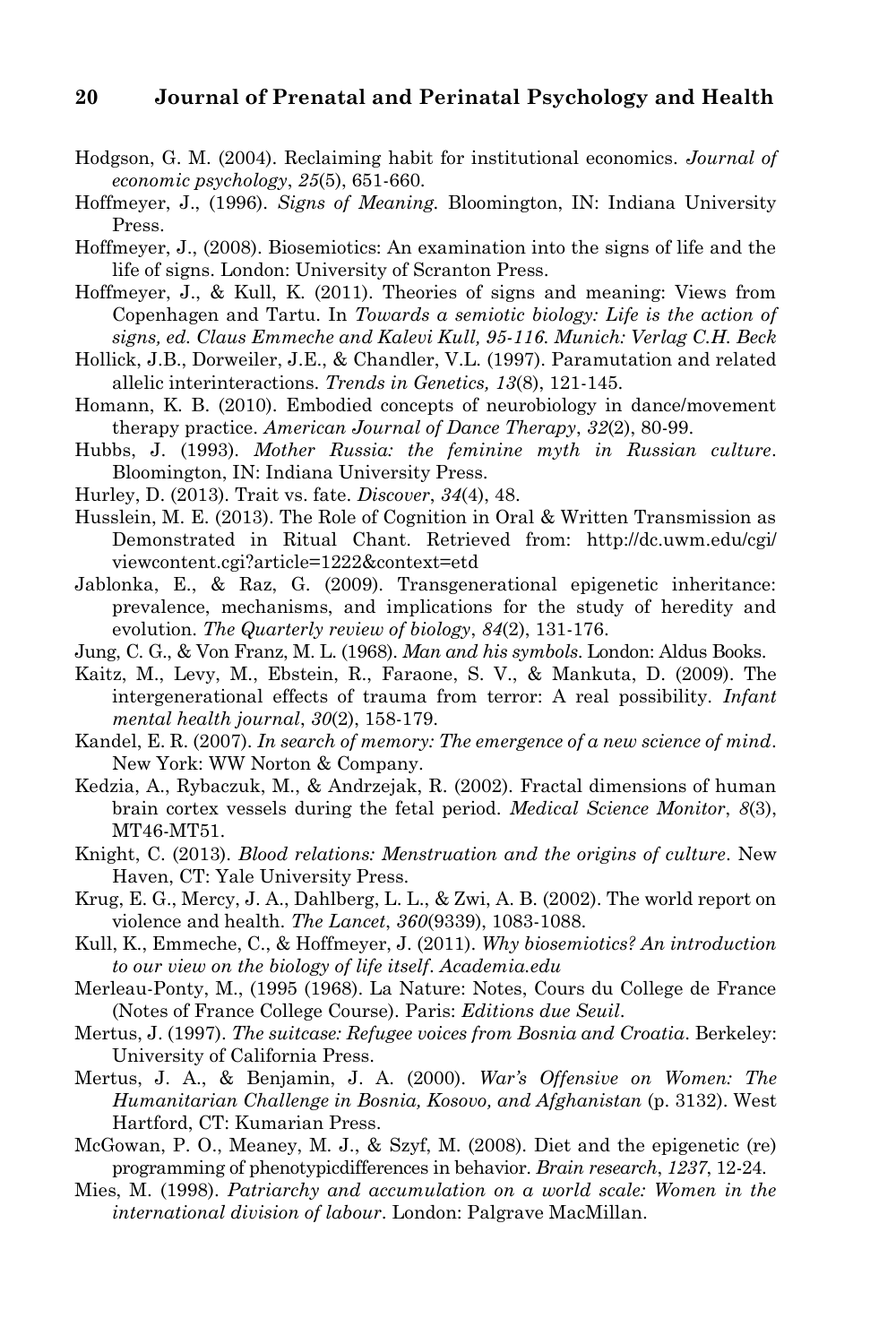- Miles, J. H. (2011). Autism spectrum disorders—a genetics review. *Genetics in Medicine*, *13*(4), 278-294.
- Mulder, E. J. H., De Medina, P. R., Huizink, A. C., Van den Bergh, B. R. H., Buitelaar, J. K., & Visser, G. H. A. (2002). Prenatal maternal stress: effects on pregnancy and the (unborn) child. *Early human development*, *70*(1), 3-14.
- Laber-Warren, E., (2015). Out of sync. *Scientific American Mind, 26*(5),
- Levinson, S. C. (2006). Introduction: The evolution of culture in a microcosm. In *Evolution and culture: A Fyssen Foundation symposium*, 1-41. Cambridge, MA: Mit Press.
- Levy, D. & Sznaider, N. (2006). *The Holocaust and memory in the global age*. Philadelphia, PA: Temple University Press.
- Longino, H. E., Alcoff, L., & Potter, E. (2002). Subjects, power, and knowledge: Description and prescription in feminist philosophies of science. *Knowledge and inquiry: Readings and epistemology*, K. Brad Wray (ed), 385-404. Canada: Broadview Press.
- Lotman, Y. M., & Shukman, A. (2000). *Universe of the Mind: A Semiotic Theory of Culture*. Bloomington, IN: Indiana University Press.
- Ogden, P., & Minton, K. (2000). Sensorimotor psychotherapy: One method for processing traumatic memory. *Traumatology*, *6*(3), 149.
- Ollikainen, M., Smith, K.R., Joo, E.J., Ng, H.K., Andronikos. R., Novakovic, B., Abdul Aziz, N.K., Carlin, J.B., Morley, R., Saffery R., & Craig, J.M. (2010) DNA methylation analysis of multiple tissues from newborn twins reveals both genetic and intrauterine components to variation in the human neonatal epigenome. *Human Molecular Genetics, 19*, 4176–4188.
- Parncutt, R. (2009). Prenatal and infant conditioning, the mother schema, and the origins of music and religion. *Musicae Scientiae*, *13*(2 suppl), 119-150.
- Polanyi, M., (1962). *Personal Knowledge: Towards a Post-Critical Philosophy.*  London: Routledge 1962
- Polanyi, M., (1966). *The Tacit Dimension.* Chicago: University of Chicago Press
- Porges, S. W. (2001). *The Polyvagal Theory: Phylogenetic Substrates of a Social Nervous System*, International *Journal of Psychophysiology, 42*, 123-46.
- Porges, S. W. (2011). *The Polyvagal Theory: Neurophysiological Foundations of Emotions, Attachment, Communication, and Self-regulation (Norton Series on Interpersonal Neurobiology)*. New York: WW Norton & Company.
- Reppert, S. M., & Schwartz, W. J. (1984). The suprachiasmatic nuclei of the fetal rat: characterization of a functional circadian clock using 14C-labeled deoxyglucose. *The Journal of neuroscience*, *4*(7), 1677-1682.
- Rodgers, J. (2014). An introduction to Lisa Baraitser's maternal encounters: The ethics of interruption. In *Mothering and Psychoanalysis: Clinical, Sociological and Feminist Perspectives,* Petra Bueskens (Ed.), p.375.
- Roesler, C. (2012). Are archetypes transmitted more by culture than biology? Questions arising from conceptualizations of the archetype. *Journal of Analytical Psychology*, *57*(2), 223-246.
- Ronström, O. (1991). Folklor: Staged folk music and folk dance performances of Yugoslavs in Stockholm. *Yearbook for Traditional Music, 23,* 69-77.
- Rosaldo, M. Z., Lamphere, L., & Bamberger, J. (1974). *Woman, culture, and society*. Palo Alto, CA: Stanford University Press.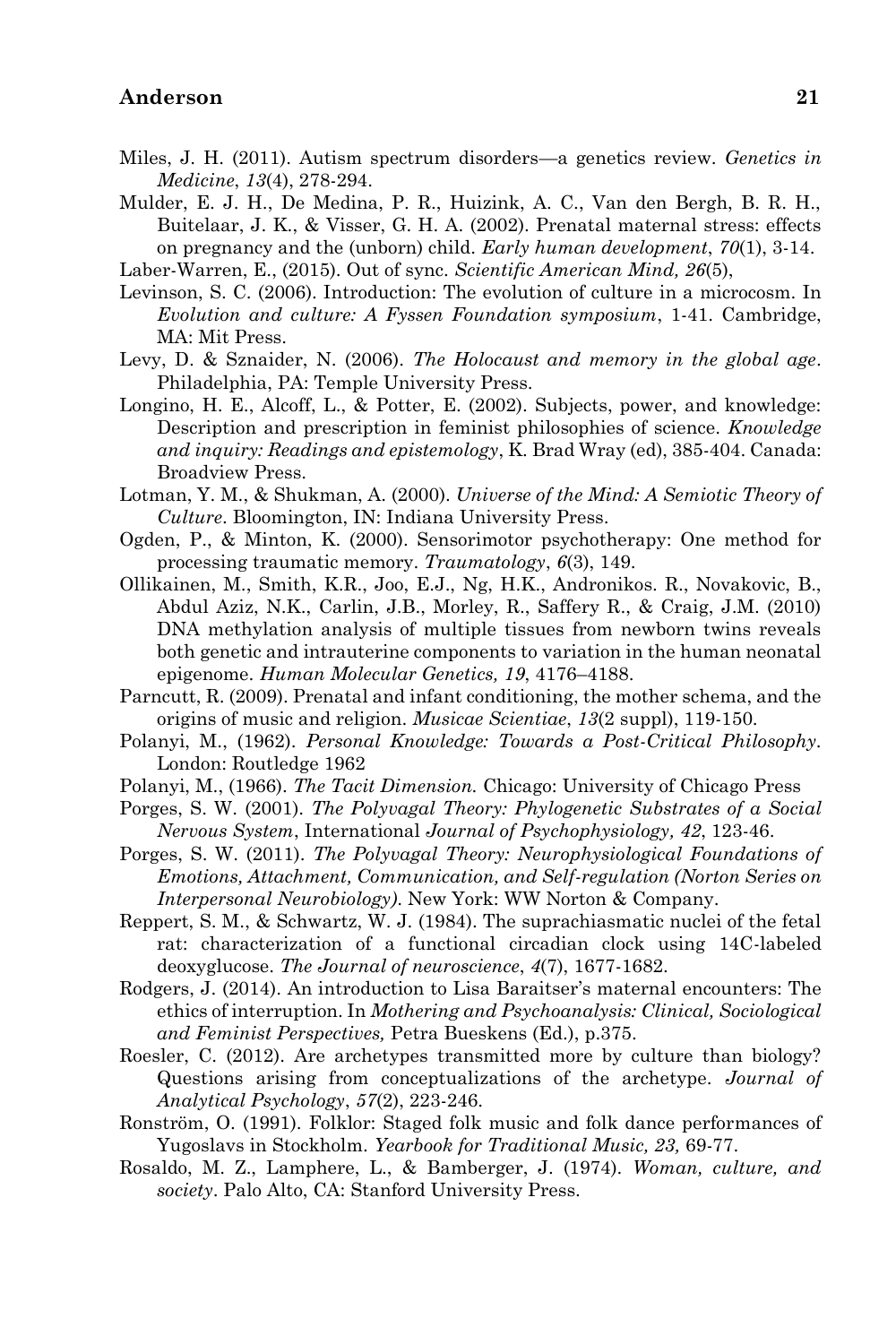- Rossi, E. L. (2002). *The psychobiology of gene expression: Neuroscience and neurogenesis in hypnosis and the healing arts*. New York: WW Norton & Company.
- Rossi, E. L. (2004). *A discourse without genes: The Psychosocial and cultural genomics of therapeutic hypnosis and psychotherapy.* London: Editris.
- Schore, A. N. (2001). Effects of a secure attachment relationship on right brain development, affect regulation, and infant mental health. *Infant mental health journal*, *22*(1-2), 7-66.
- Sebeok, T. A. (2001). *Signs: An introduction to semiotics*. Toronto: University of Toronto Press.
- Serón-Ferré, M., Mendez, N., Abarzua-Catalan, L., Vilches, N., Valenzuela, F.J., Reynolds, H.E., Llanos, A.J., Rojas A., Valenzuela, G.J. & Torres-Farfan, C. (2012) Circadian rhythms in the fetus. *Molecular and Cellular Endocrinology*, *349*, 68-75.
- Sharma, A., (2015). Transgenerational epigenetic inheritance requires a much deeper analysis. *Trends in molecular medicine, 21*(5), 269-270.
- Silva, S. M. G. (2014). Engaging touch & movement in somatic experiencing® trauma resolution approach. Doctoral thesis, IUGS.
- Singer, L. T., Fulton, S., Davillier, M., Koshy, D., Salvator, A., & Baley, J. E. (2003). Effects of infant risk status and maternal psychological distress on maternal-infant interactions during the first year of life. *Journal of Developmental & Behavioral Pediatrics*, *24*(4), 233-241.
- Slapšak, S. (2005). Women's memory in the Balkans: the alternative Kosovo myth. *Anthropological Journal on European Cultures*, *14*, 95-111.
- Steinberg, L., Vandell, D., & Bornstein, M. (2010). *Development: Infancy through adolescence*. Boston: Cengage Learning.
- Steiner, L., & Zelizer, B. (1995). Competing memories: Reading the past against the grain: The shape of memory studies. *Critical Studies in Mass Communication, 12*(2).
- Szyf, M. (2015). Nongenetic inheritance and transgenerational epigenetics. *Trends in molecular medicine, 21*(2), 134-144.
- Tannen, R. S. (2014). *The Female Trickster: The Mask That Reveals, Post-Jungian and Postmodern Psychological Perspectives on Women in Contemporary Culture*. New York: Routledge.
- van Anders, S. M. (2014). Comment: The Social Neuroendocrinology Example: Incorporating Culture Resolves Biobehavioral Evolutionary Paradoxes. *Emotion Review*, *6*(3), 256-257.
- Van den Bergh, B. R., Mulder, E. J., Mennes, M., & Glover, V. (2005). Antenatal maternal anxiety and stress and the neurobehavioral development of the fetus and child: links and possible mechanisms. A review. *Neuroscience & Biobehavioral Reviews*, *29*(2), 237-258.
- van Wormer, K. S., & Roberts, A. R. (2009). *Death by domestic violence: Preventing the murders and murder-suicides*. West Port, CN: Praeger.

Verdansky, V. I. (2012). *The biosphere*. Berlin: Springer Science & Business Media

von Bertalanffy, K. L. (1968). *General system theory: Foundations, development, applications* (p. XV). New York: Braziller.